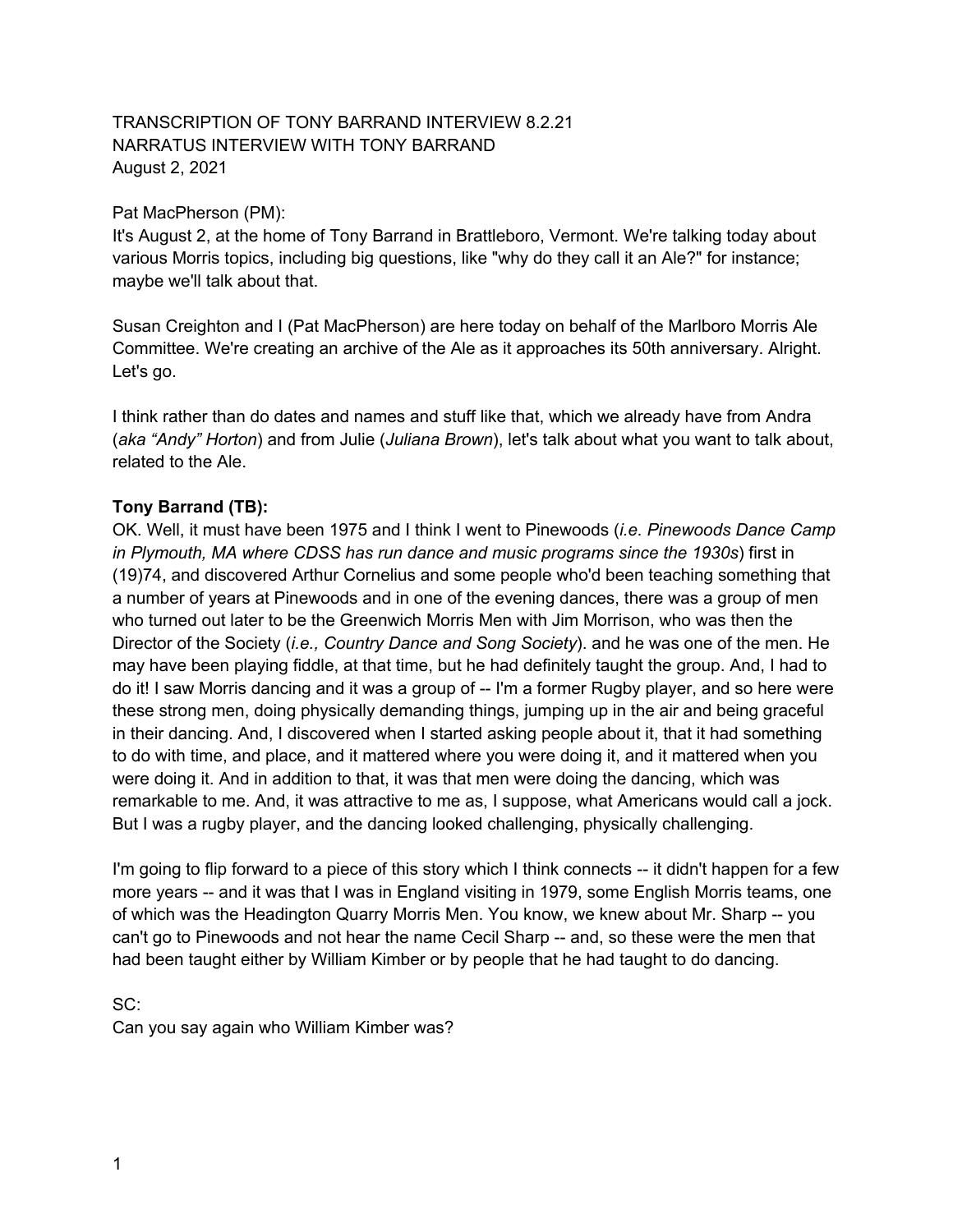Oh, I slipped in an important name there without saying who he was! Mr. Sharp's first musician for Morris dancing was a man called William Kimber of a Cotswold village called Headington Quarry, because it was a quarry and a lot of stone used for the building of Oxford University buildings came from the quarry in Headington. And basically that was the work in the village. They were quarry workers. And you can still see a lot of that stone throughout Oxford. They used stone from the quarry.

Anyway, I being an academic, needed to know everything about the Morris dancing, so I got the names from -- and here's another name I'm going to give you -- Roy Dommett -- who you can look at elsewhere on the CDSS website because that wonderful Society has really allowed me to publish the whole of Roy Dommett's papers.

Anyway, one of the teams that I went to visit on my field trip into England in 1979 was to go and visit the current Headington Quarry Morris men. What was interesting to me watching them dance, they all looked like arm wrestlers. They had strong arm movements, waving handkerchiefs, and it's like -- whoa! So this phrase came to me, this was "power and grace." So this strange combination that was visible with these men who looked like they were arm wrestlers and yet they were waving handkerchiefs in a graceful fashion that was also strong and powerful, and it was like – whoa! Where else are you going to see that?

So that was astonishing to me, there it was then.

I'm also a perception psychologist. That's my formal academic training, that's what I studied in graduate school. And, that's what I went on to teach. So, for me, I needed to explain why they looked like that. Why did they look strong and graceful and powerful, and all of that ? So that became what I had to do with the rest of my academic career.

I forgot where I started in that story.

PM: You were at Pinewoods.

#### **TB:**

I was at Pinewoods so then I saw a group of men, dancing, and that was the first time I saw it [Morris dancing] which is always amusing to me since I'm English but I had never seen Morris dancing in England. Here was this fascinating thing with these men who had learned to dance and the physicality of the dancing came through but also with seeming grace that came with that, which was a remarkable combination to me.

It was something I had to do. So I was at Pinewoods Camp – here was I, this Englishman, never seen this at all in England, and here I was catching it at this Pinewoods Camp.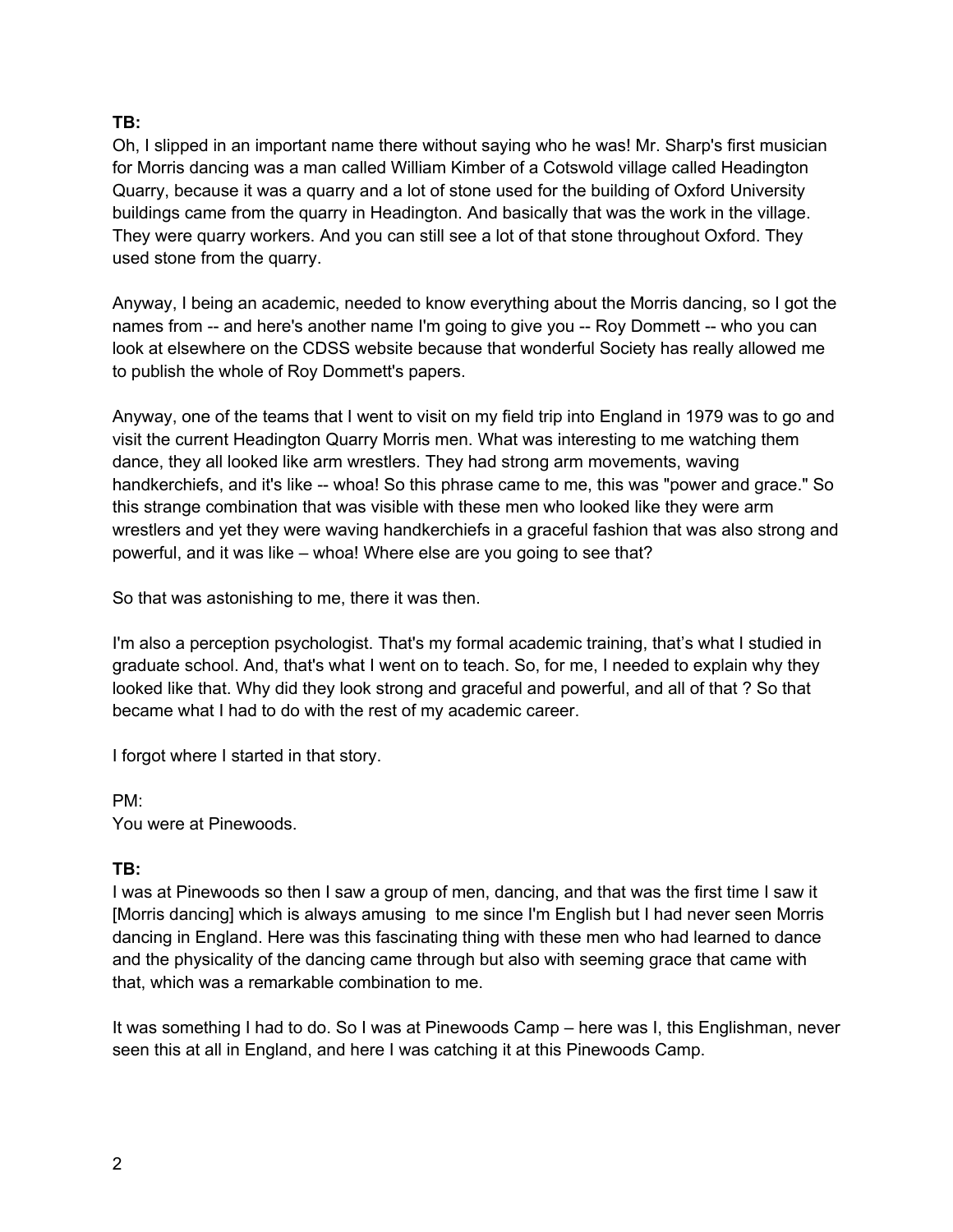#### PM:

Was John Roberts then as well, at that time?

#### **TB:**

Probably had to be, because we did everything together.

#### PM:

That's what I thought. There's a photograph of you, a very famous photograph, of you and John and Genny Shimer (*i.e. Genevieve Shimer, English dance teacher, artist, and former President of CDSS*). And she is looking like a mother, with her hands on her hips, and I a "well, I don't know" kind of look on her face and the two of you are dressed as, you know, young men of the time, with striped trousers.

### **TB:**

Stripes! And maybe even stripes going the other way! I remember those pants from John and I remember my striped shirt. Stripes were in at the time. (laughing)

PM: What can I say -- they still are. (laughing)

### **TB:**

But these were big, broad stripes.

PM:

They were very flashy. So, they two of you were, I guess, co-teaching at Marlboro College and you were also experiencing Morris dancing for the first time.

#### **TB:**

For me, as a perception psychologist, it became what I had to do. I had already realized that I had something as a singer that I had to try and explain for myself, as in the field of perception, how it is to tell a story with a song. It was like, how does that happen? And why are some people better at it than others? And, it was not just the singing that I had to explain, that we were both involved with, but it was also the dancing.

PM:

And, you saw the power and you saw the grace, and you saw men, who are often loath to dance. You saw them dancing, right? (TB: Yeah.) Was there a story going along with the dancing?

### **TB:**

Well that's where I got to eventually.

PM: Oh, you did!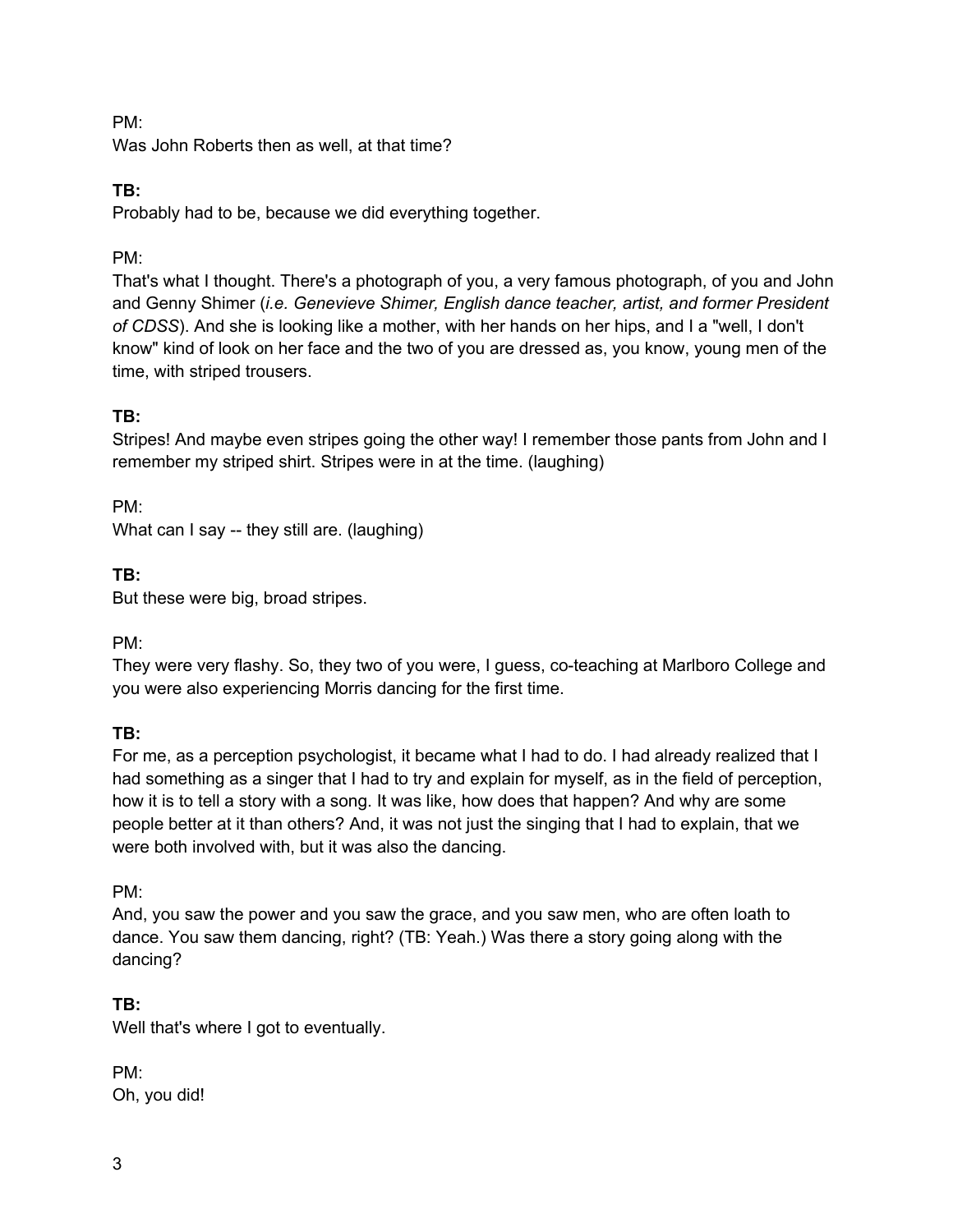There are four words in the phrase that I got involved with. So, "power and grace" I've got, but as I got involved in trying to understand it more, I had to get "time" and "place." So, people danced like the time of who they were at the time, and they danced according to their place, i.e. where they grew up and where they were actually dancing. Because it was clear that the dancing *belonged* to a particular village in England, or a town. As it turned out, there were all kinds of aspects to the story that I got involved with.

So, time and place; power and grace. What a great story. It is complicated to try and explain why people move the way they do, and why they dance the way they do, and sing the way they do. So that was what my academic career turned out to be about.

PM: That is so fascinating.

#### **TB:**

Fascinating, tt WAS fascinating. And I was like, I don't know if I could ever explain any of that. But I didn't really like explanations as much as I liked the questions. The questions were so exciting to me to try to understand why they look the way they do, you need to know how they grew up, what songs were involved, what work did everybody do around them, what was the place and the time, what was it about. So there was plenty to do trying to figure that out.

#### SC:

Quick question. This is reminding me of parts of things that Andy was talking about in her interview. That initially there was no image of Morris in the U.S. and so the four of you that had founded the Ale, part of what was behind that, in her words, was trying to put out there an image of Morris could be at its best. Would you speak to that?

#### **TB:**

That was the whole point of gathering different groups of people doing it together. It clearly was something that had to happen in a place and in a time. People were going to bring who they were and their bodies and how they moved doing work, especially for example. Here were these quarry workers who were doing this wonderfully smooth kind of dancing that had been seen by Mr. Sharp and clearly there was something attractive about the dancing, not just that there were men doing it but the sort of qualities that I saw when I first saw it at Pinewoods and then saw when I went to visit these teams on their home grounds, practicing, and saw how they ended up dancing.

It was visually very attractive as well as physically attractive. To me, there was clearly an aesthetic that was involved in it. This wasn't just going to be something that would happen in classes. And so people had to see each other dancing and inspire each other to do dancing. The first thing that happened after we got the team started here, it was clearly something that had to happen *where* we were living. Given that at that time Andy and I were in Marlboro (*Vermont*), so we had to have something going on in the place where we were living. And in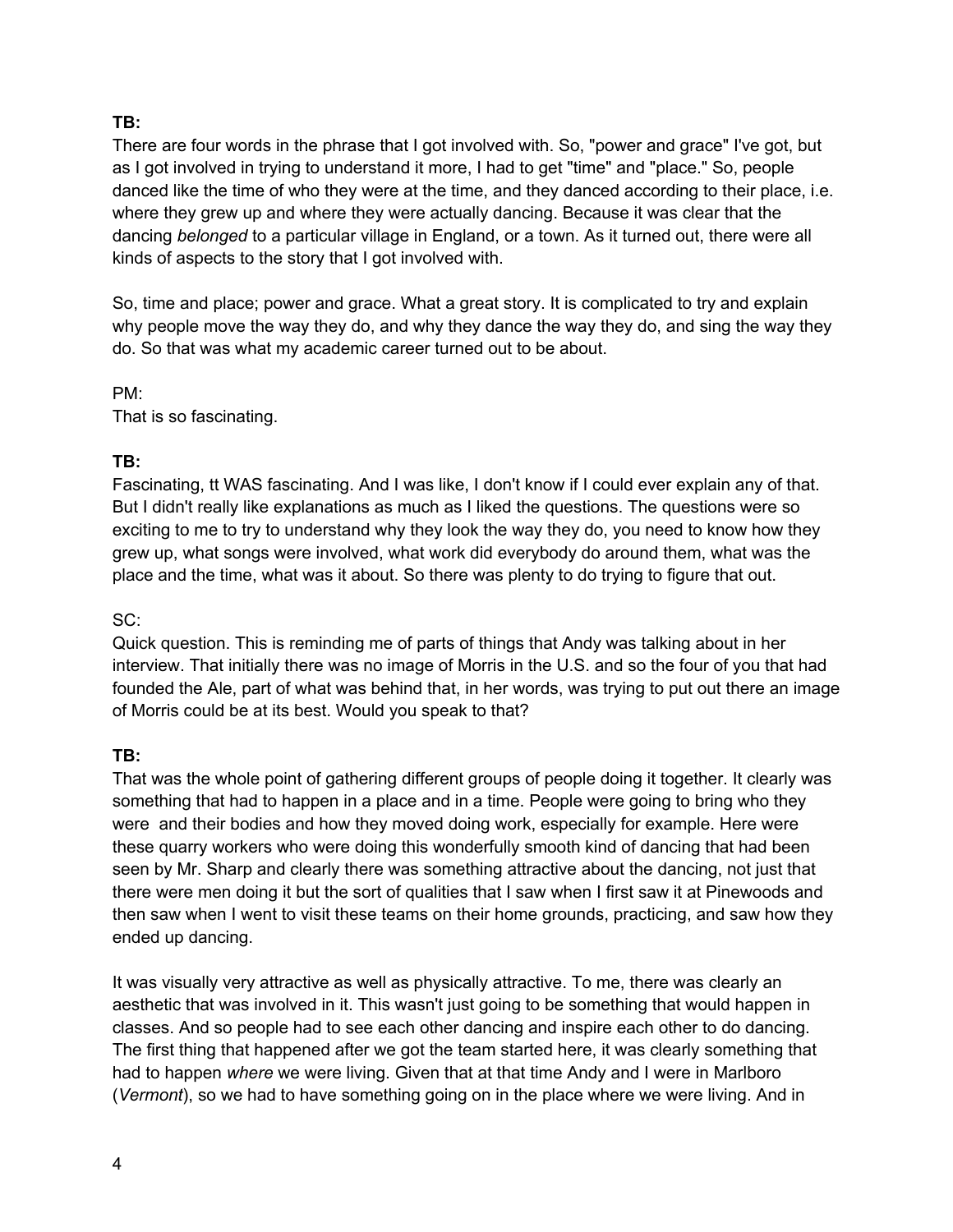order to get a sense of the time, as well as the place in which we were living, we needed to get a bunch of people together. In learning this, we needed to get – to see other people dancing. So there needed to be a gathering of some sort.

In 1976, the first Morris Ale happened, because in 1975 Andy and I had gotten married and had brought teams together. So we gathered a bunch of men together that I had seen at Greenwich and that I had danced with at Pinewoods. Also, the first year that I was at Pinewoods, I not only saw the men dancing, but a group called Ring o' Bells, who were women from New York City that started their team at the same time. At our wedding, not only did we get a bunch of men that I knew from Pinewoods together to be part of the dancing, but invited Ring o' Bells. In some ways, in funny ways, this may come up, if you ever interview -- unfortunately, you can't interview Jody McGeen (NB: does he mean Jody Evans?). This was a wonderful thing having another group there to see dancing and how they operated as a team. And it was like, OK!

I know what I was going to say. In some ways, I think, Ring o' Bells still think of almost the first Morris Ale really as being a wedding. Because, that was when teams in this country first got together. Other teams from different towns and cities that showed up to dance together. That was the first occasion for that. And that was, to me, so exciting. That's why I had to do the next thing. We tried to repeat it the same year. And then, I had discovered that here in Windham Country and in Marlboro specifically there was an event that went on locally in the town, on the first weekend going into summer, or Memorial Day weekend, at the end of May and that was clearly a time to do some gathering of people together because there was a local history of gathering together on Memorial Day weekend.

PM:

So, that was your time.

#### **TB:**

That was the time. Exactly. That was the time. And the place was because of where we were living. So that was the time, and we had the place. And we clearly needed the teams starting together. And because it was clear looking at what had happened for the growth of teams in England, that the men in England really had some bizarre way of thinking about whether women should do it at all. And because the first event had had a women's team and a men's team at it, that's what we did. Because, CDSS through Pinewoods, women were just as much a part of the growth of the dancing that was happening, at least through camp. And CDSS camp was where we all learned. So, it was like, OK - that's just the way it is. Then, because Andy and I were involved together in getting the groups together, it was going to be men's and women's teams. That's simply the way it was.

PM: So, in effect, you were creating a new tradition in a new place, which included women and men. This was the American story of Morris. And, it reflected who you were.

### **TB:**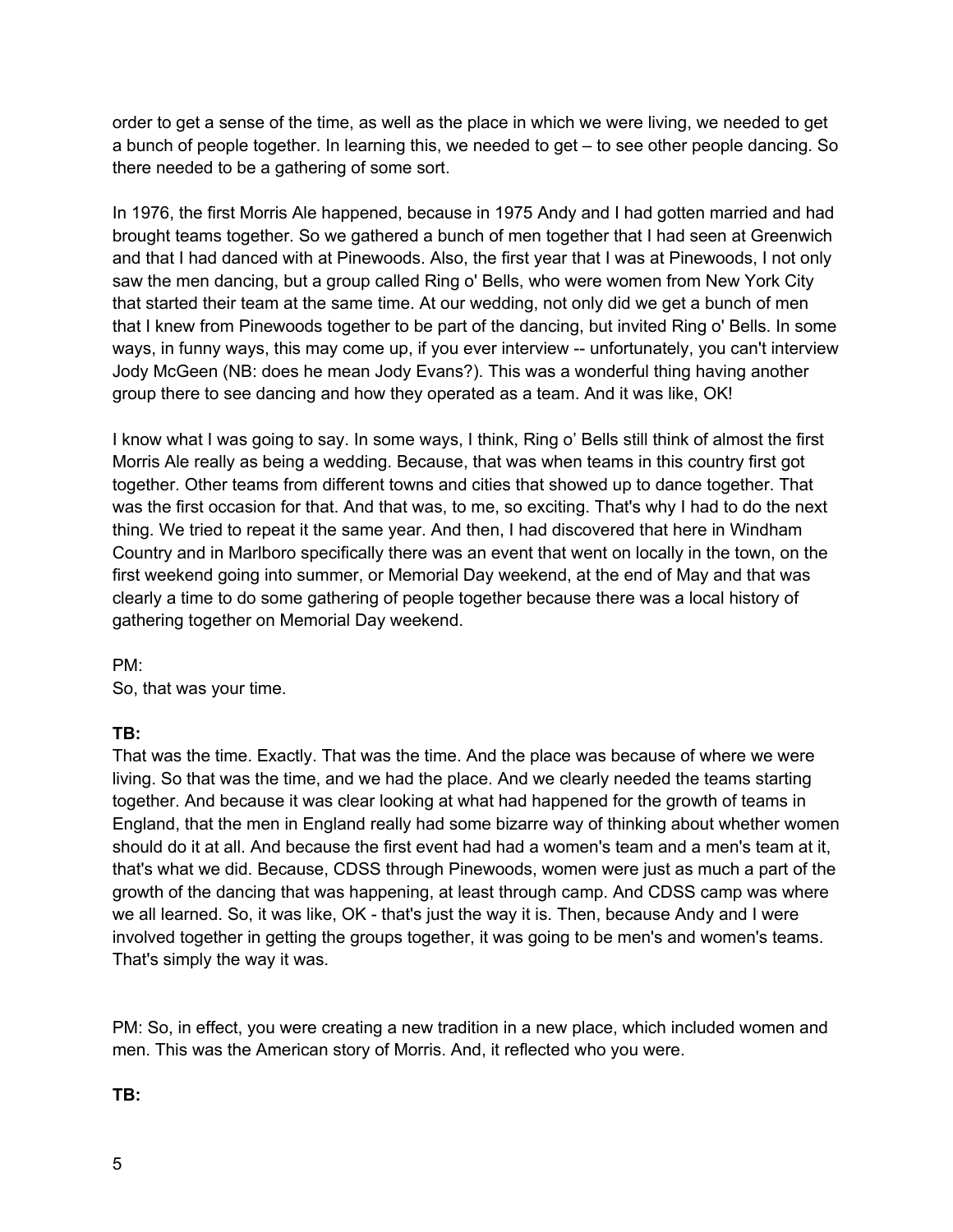But that's how we dance and how we sing. You can only be who you are. And so that's what we did.

#### PM:

You didn't have to be constrained, or you chose not to be constrained, by what was happening in England.

### **TB:**

Well, it wasn't relevant. A lot of Americans when they first started it was like they needed approval from England and English Morris dancers, but given that they had taken off on this bizarre track of rejecting having women doing it, in this country, clearly wasn't relevant because women had been doing the teaching and the playing.

### SC:

I've always been fascinated by what feels to me like the tug-of-war between the urge to Morris dance for the purpose of keeping a tradition alive–being part of the history, valuing the history of it and the connection to what's come before and what led to this form of dancing–and the urge to Morris dance just for the love of dancing, and people going ahead and changing traditions and inventing new traditions, I suppose that's all part of the development of a tradition. But for those for whom the history is very, very important, I've seen some resistance to change. There are those who feel strongly about maintaining the tradition, and those who say it's its own dance form, it's a living dance form, it's going to evolve, it's going to take on...

### **TB:**

For me, what needs to be answered there is: what do you mean by "the tradition"? Who defines what the tradition is? In early days, women were completely a part of the Morris dancing, because Mr. Sharp ran it that way. He could get people to dance because the women could do it. And, very early on in his teaching the dancing at the school that he started for teaching Morris dancing, there were women's teams and women doing it as much as there were men. So it seemed bizarre to me that people would bring something out of the history of doing it in England, into America. Do we need that? No, because that isn't going to fit here.

#### SC:

A different place and time.

### **TB:**

It was a different place and time.

For me also, being a jock…. Well, women didn't play rugby in England, that was something that American colleges started. That was happening here. I mean, they were running around smashing their bodies into each other, why shouldn't they be Morris dancing?

PM: Field hockey, whap!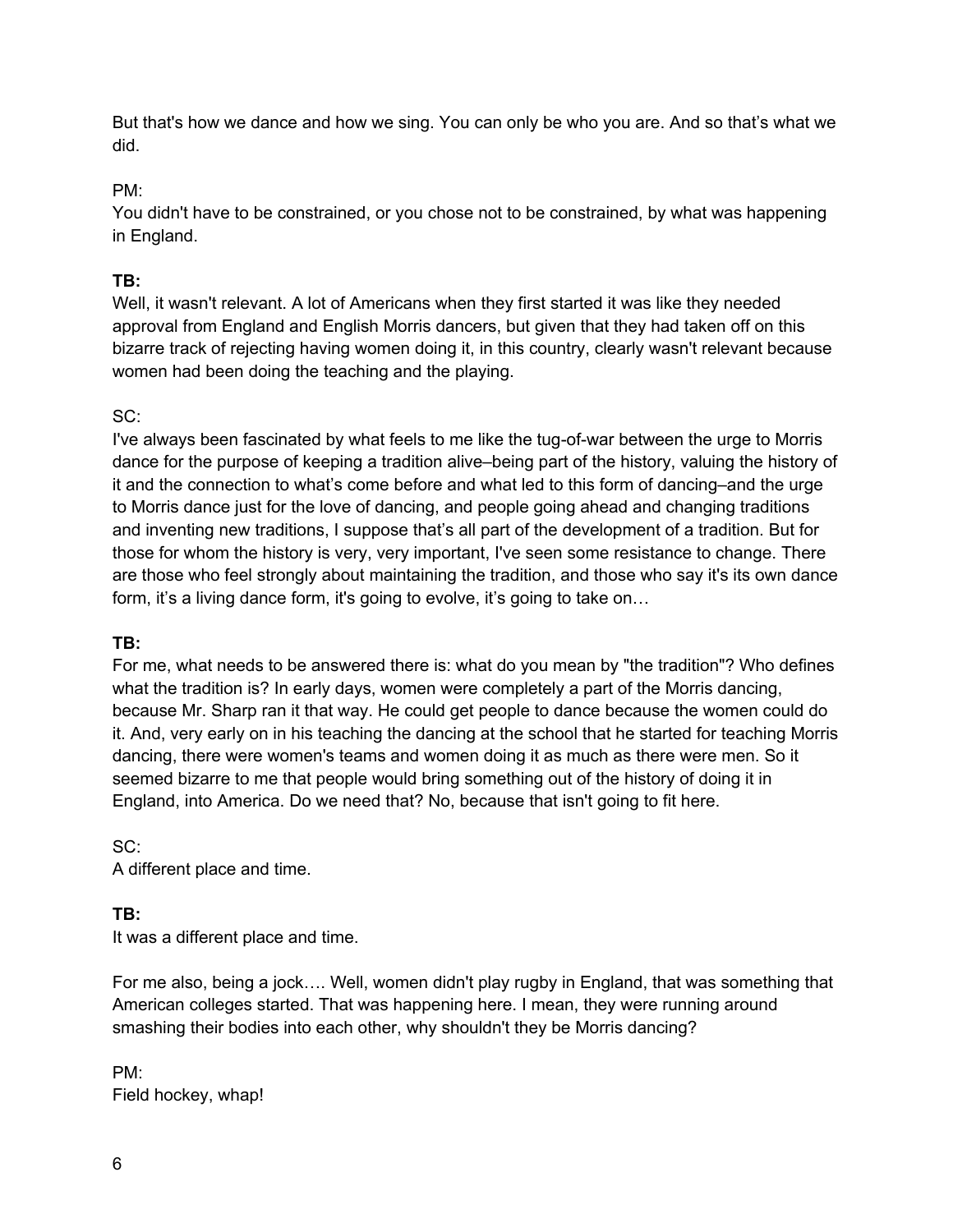Well, I remember my school where I was taught rugby and learned to do rugby, the fiercest games we ever played were against the women's hockey team. And, they were skilled at using hockey sticks and so we rugby players were amateurs at using hockey sticks and the women were just good at it. It was a physically violent encounter. (laughing)

#### PM:

OMG. I quickly refused to play field hockey when I was young, because I was not aggressive enough. I just got hit trying to run away from the sticks. (laughing)

You mentioned when we were just starting to speak, you were curious why they call it an "ale." What have you decided?

### **TB:**

Well, being an academic, doing whatever reading I could about the Morris and about the Cotswolds–I grew up on the edge of the Cotswolds, the town in which I lived, you have to excuse the name of the town here because a lot of the Americans here just find it funny. Bletchley (*constituent town of Milton Keynes, Buckinghamshire*)*,* which is just on the north edge of the Cotswolds, the north end, the west edge - not the west, the east…. I still get confused over east and west because in England, we look downhill on Europe, and so I get my right and left confused in terms of east and west. So depending where I'm standing, if I'm in England, it feels funny to have west on my right hand.

PM:

So, we're talking about "ale."

#### **TB:**

What I encountered was that part of the Cotswolds, which I knew from basically growing up on their edge, was that they called, in the Cotswolds, a country village event an 'ale' as in a similar way to what in Europe, where they would grow a vintage of wine for a particular year or for a festival, in the Cotswolds country practice was that you could have a local event in which you brewed an ale. You could have a church ale; it didn't matter what it was. An ale was simply an announcement of some event happening with some focus around it. So it can be the church ale. Interesting about that, basically the safe liquid to drink was an ale. Children consumed ale as a safe liquid to drink, because water wasn't safe. So ale was something basically that everybody drank.

#### PM:

As in France, or any other wine-producing region, you would have children drinking the wine.

#### **TB:**

Exactly that. It was interesting to me that the English did that with ale. Having an event, a local event like a local feast, at which you brewed a special ale which you would then sell at the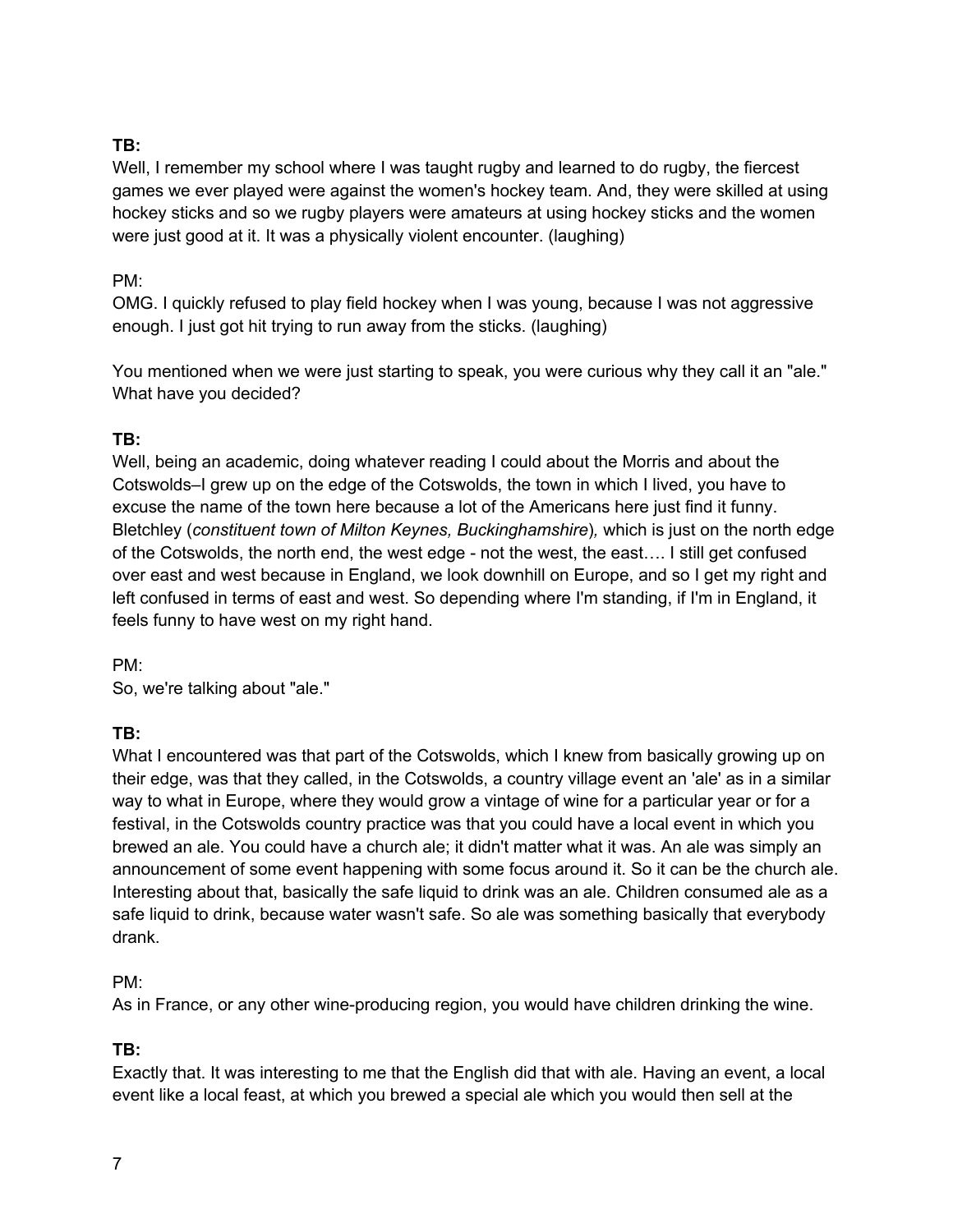event. And it happened as I said with churches, with any kind of… and the most famous of which was a "lamb ale" in the Cotswolds at a village called Kirtlington (*Oxfordshire*), which was a Morris village in which the event was about the unmarried women running and catching a lamb. (laughing) It was physically demanding. They would actually have to go running after, and catch, lambs, which you can imagine the lambs didn't especially like (laughing). So, they were running from them. The Kirtlington Lamb Ale was famous on its own-- so that was an "Ale." They brewed an ale to have and sell at the Lamb Ale.

PM:

I can just imagine this somewhat raucous event.

**TB:** (laughing and exclaiming)

Oh, great! I love this thing! It was a matter of a thing to boast about that you actually caught the lamb.

SC:

Was it significant that it was unmarried women? If you caught the lamb, were you going to get married in the next year, or something like that?

#### **TB:**

Sort of like that. And a woman who caught the lamb has a social status. (laughing). You didn't have to do it, Pat it's OK! (laughing)

SC: It makes me think of American traditions of chasing greased pigs.

### **TB:**

Same thing.

PM: And where does that happen?

**TB:**

Throughout the South? It's exactly the same thing.

PM:

Because Susan is from Iowa, whether that happened where you grew up?

SC:

My parents were from Iowa, and I never heard about that from them.

**TB:**

The Iowa Pig Ale!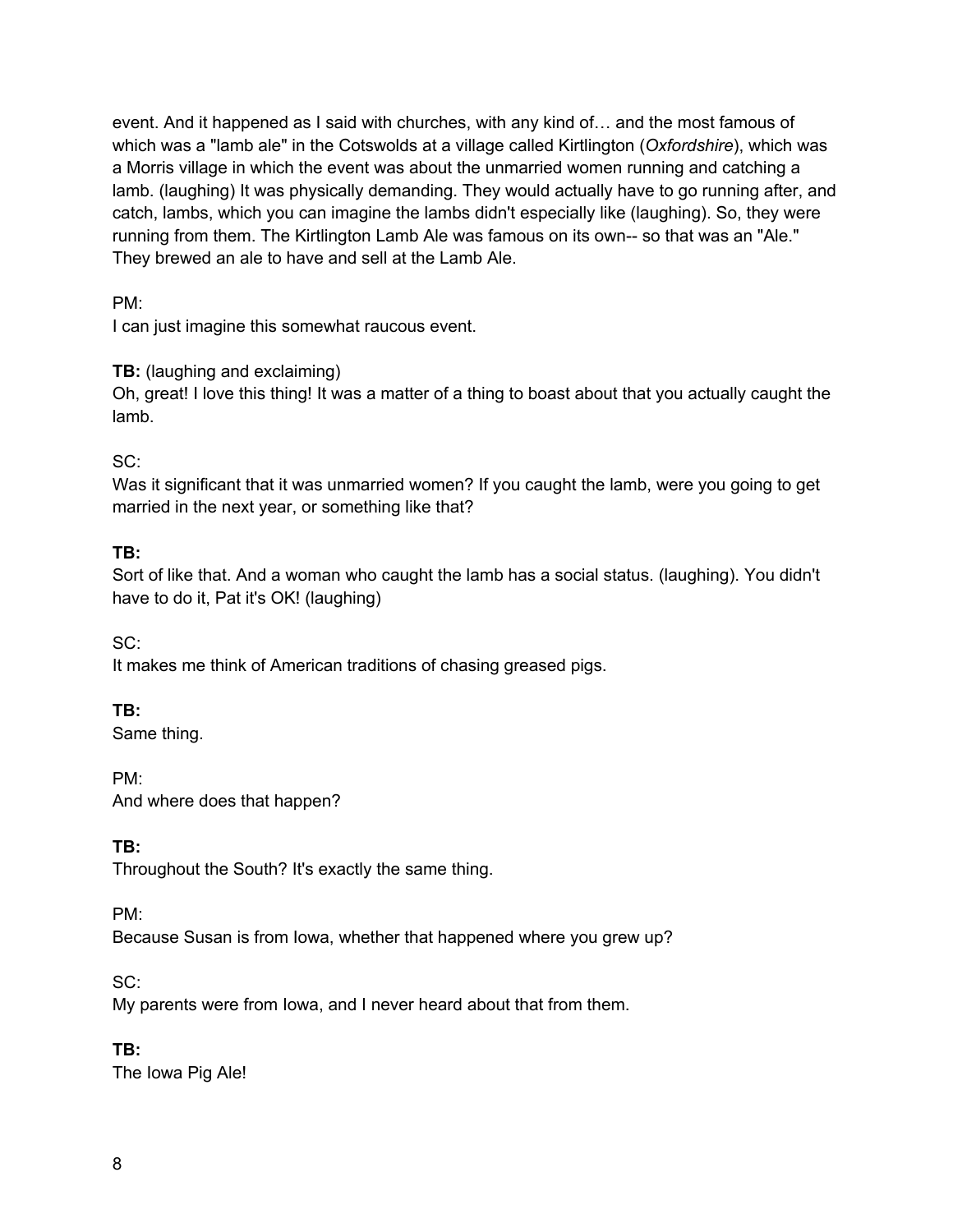#### SC:

Ale to me then also suggests that it's for all ages. A town event to which everyone is welcome.

### **TB:**

That's exactly right. It was there for everybody to drink. Like, you would sell lemonade. (SC: It was not an adults-only event.) It was *not* an adults-only event.

So, I loved that idea of calling something an ale, because it was a local event.

#### PM:

And the brewing part of the Ale was not part of the North American event, ever?

### **TB:**

No. I was thinking about that recently. It had become not an American thing to have ale as something that was a part of an all-community family event. Basically, that was ruined by Prohibition. It didn't make it into this country.

### PM:

And also the sense of having a local brewery -- that didn't happen because it was happening in a much more corporate way. You would get your ale from over there, you didn't have to produce it on your own. Eventually that's what happened. And it is only in the last 30 years that local breweries are a thing again.

### **TB:**

Coming back.

PM:

In the North American tradition you have the word "ale" but it's not associated with that drink.

### **TB:**

And it was different from beer, which is a different product. It's made differently. And the two words, "beer" and "ale" -- an ale was a word and a drink associated with country living. Beer became associated with the city. And that was true in London, you would drink beer. In the Cotswolds, you would drink ale because that was what – the way that it was produced was on an optimal local basis, and anybody could make ale whereas I think beer, fairly quickly, became something that could be commercialized.

#### PM:

There are so many questions about, you know, creating a tradition, you know, in a totally different country, adopting certain aspects of a historical activity from a whole other culture and bringing it to this new country. You know, the English --

### **TB:**

Well, the Puritans and the whole way of how this country started, cause it was --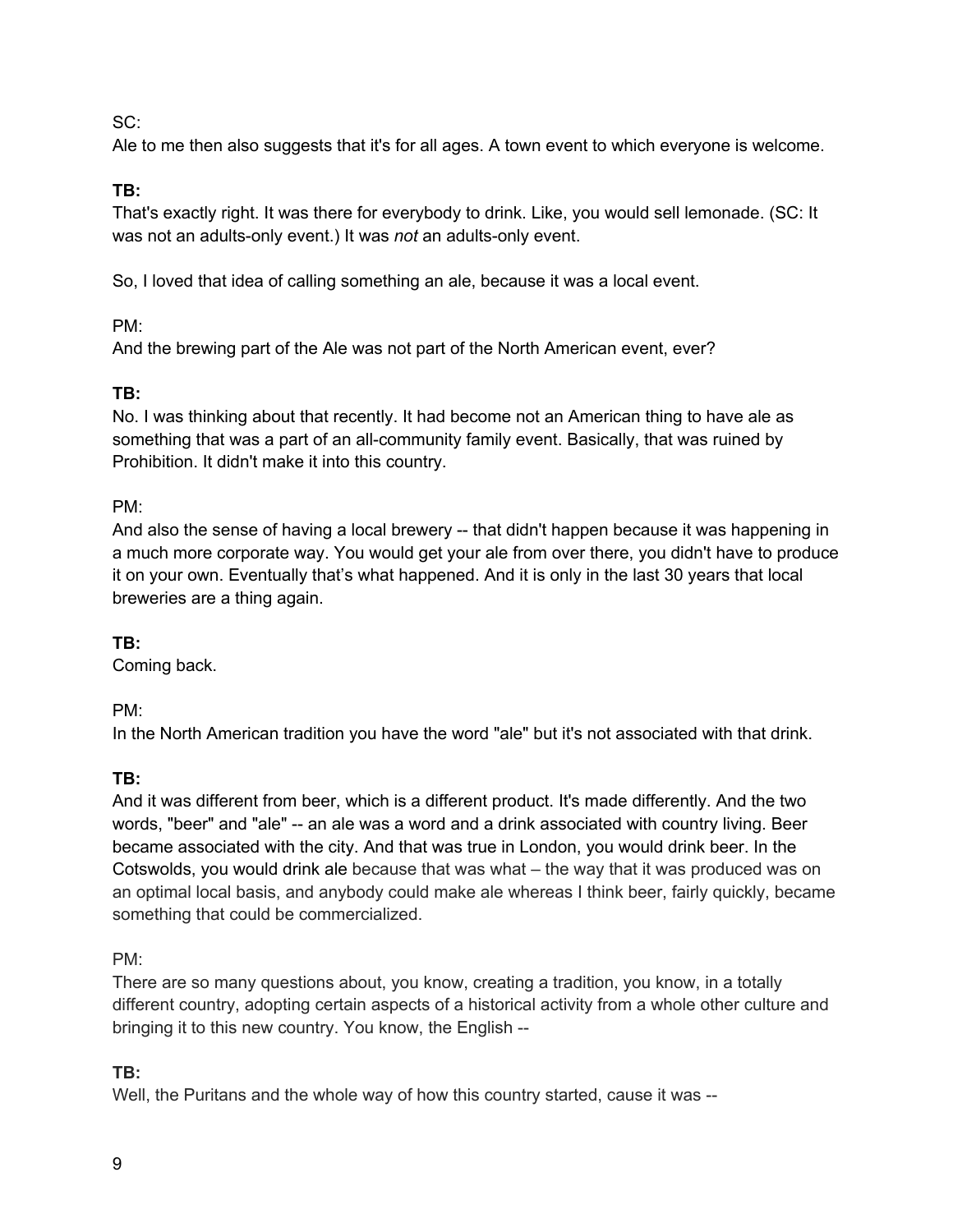PM: There was no dancing!

# **TB**:

Well, the dancing and drinking – it was made separate.

PM: Go ahead, Susan.

SC:

So, I'm really intrigued by your phrase "Power, grace, time and place." (Tony: Mmm.) It's getting me to think about Morris differently. And my question about the history, I think your point is well taken. Whose history? Who's defining it? But that's making me think that there is at least, we talked about an aesthetic of Morris that you were trying to capture, power and grace being part of that. Are there other elements of the esthetic that you would describe that you felt were really important to capturing what Morris was?

## **TB:**

Well, (pause), that was real -- using the power and grace, time and place thing really reinforced for me when we were getting started that not only came from the sort of mixture that happened at our wedding, but then it naturally happened the next year when we first put together an Ale. An aspect of that that's really interesting to me: *every*body naturally picked up on calling a Morris gathering an "Ale." There's the Midwest Ale, there is a West coast Ale, you know, so …

SC:

The Canadian Ales – the London Ale, the Toronto Ale

# **TB:**

Everybody. what it is! A gathering of Morris dancers is now an Ale. And it's fascinating to me, it doesn't get used in England that way.

SC:

**Wow!** 

# **TB:**

Like the Morris Ring events, nobody ever called it an Ale.

PM: What word do they use?

**TB:**

A Ring meeting.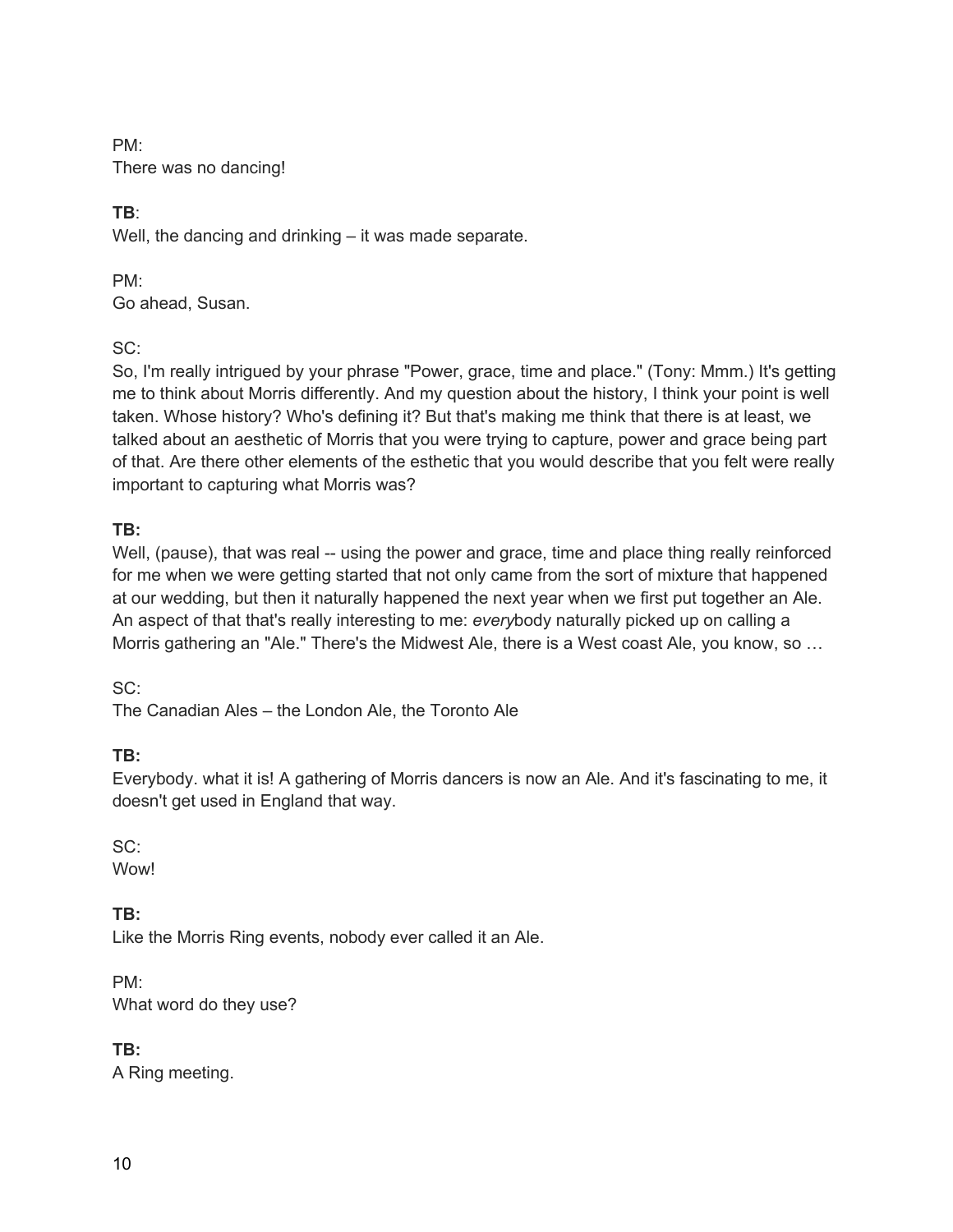#### PM:

That sounds so much less fun. (chuckles)

#### **TB:**

Well, I think in England, part of what is important to recognize, given the antagonistic attitude towards having women, some of that – the wives of the Morris dancers were supportive of that way of thinking about the event because they didn't want their husbands going off to gatherings with single women available. And so I think right from the early days, women being involved in it, it was supported by the other women who were involved in it, including the wives – especially the wives. DIdn't want young single women showing up at these things.

PM:

And very attractively dancing.

#### **TB:**

Very attractively. Yeah, showing off their bodies, dancing.

#### PM:

Yeah! And needless to say, that is what happened here. I mean the social aspect of the Ale, the social aspect of young people who were totally committed to this beautiful dancing, being together -- it was incredibly interesting to both the men and the women to get to know one another. How many people met their spouses, right? Those wives were right.

(chuckles)

PM: In a funny way.

### **TB:**

Well, wives usually are. (All laugh.)

SC: Words of a wise man! (Laughing) That's your story, and you're sticking to it?

PM: I'm sticking to it!

**TB:** Well, and you learn it right away. (all laugh)

SC: Well, the wise husbands do.

### **TB:**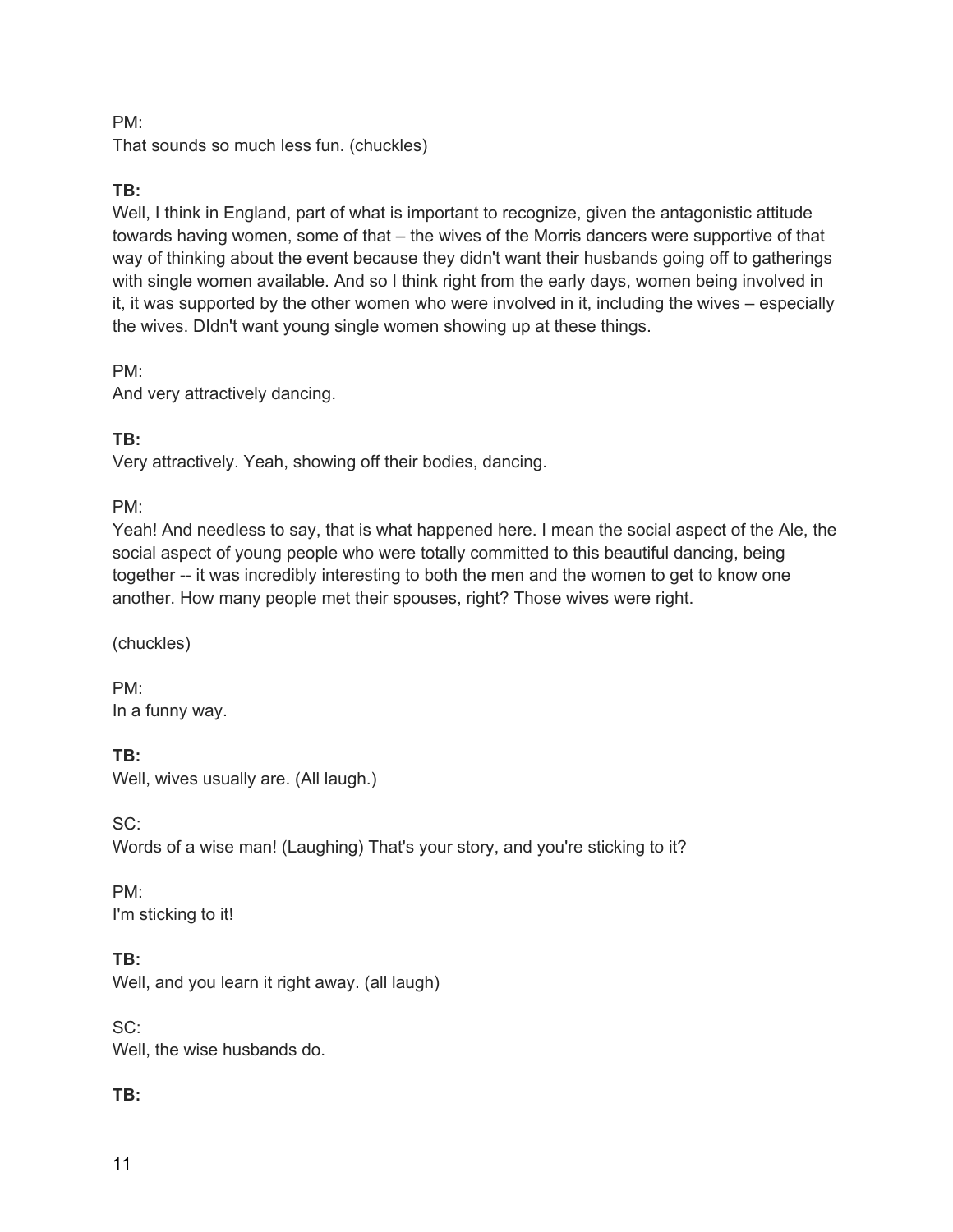If they're smart, they do.

PM:

As women, we just know we're always right. (Laughing)

### **TB**:

Well, completely!

 $SC<sup>2</sup>$ 

So Canadian teams have been part of the Ale for a long time.

### **TB:** Yes.

SC:

Do you know when they started becoming part of what was happening?

PM:

In Marlboro. Who were the contacts there?

SC:

Yeah. How did they get connected to the Ale?

### **TB:**

Hmm.

### SC:

Would they have been teams that somebody saw dance somewhere and say "Hey, let's invite them?"

### **TB:**

You know, the (pause) there are Canadian folk clubs that were very British-oriented. And so those folk clubs, like – I'm thinking in Toronto of, particularly...

PM: Fiddler's Green?

# **TB:**

Well, particularly I was thinking of Fiddler's Green. They did everything that went along with being British. And so they had a Fiddler's Green (Folk Club) in Toronto. And they behaved like American women, rather than like British women, with regard to their menfolk.

# **TB:**

Well, because John and I sang.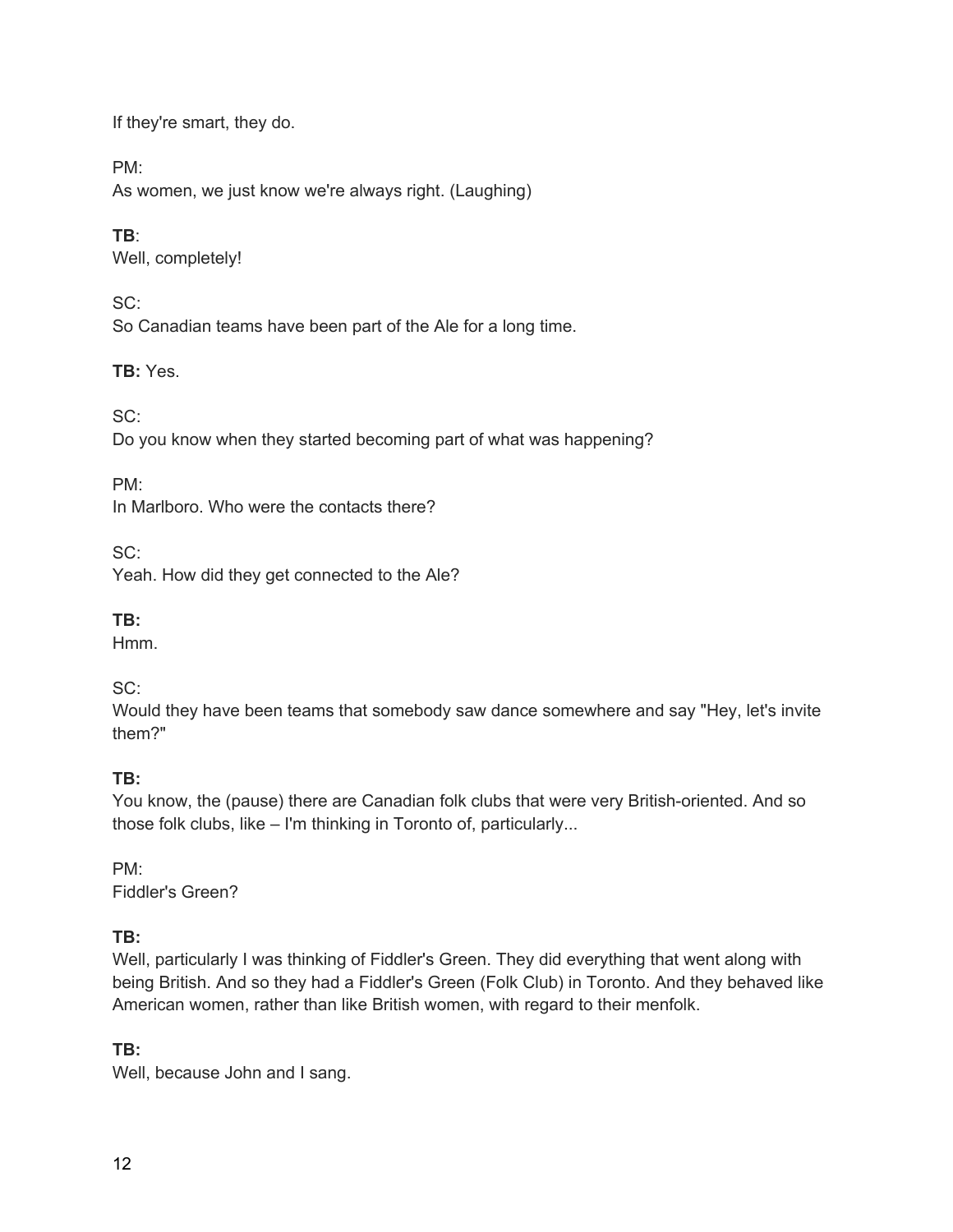PM: (gasp) That's why!

**TB:** Early on at Fiddler's Green.

# SC:

Oh, OK! That's making me wonder if the Canadian folk revival is sort of happening at the same time the American is. Because I'm thinking that Doug (Creighton) first saw Morris dancing when he was 18 or 19, so (19)78 or '79, and he very shortly joined Green Fiddle Morris, some of which then splintered off and became the Toronto Morris Men so they were born ...

## **TB:**

Which was an aesthetic decision, by the way.

SC: Yes. Yes, it was!

PM: So where did he see them?

 $SC<sup>2</sup>$ 

Well, I'm trying to remember whether he saw them in Toronto, or whether he saw them at an annual summer music festival up in Owen Sound, which is what I want to say, but I'm not sure if that's right.

PM:

So we're talking about Doug Creighton here, a dancer and musician, and Susan's husband.

SC:

So he would have seen Morris dancing in Canada in the late 1970's.

# **TB:**

Right.

SC:

It sounds like it was also then catching on, and I don't know if Morris had been alive and well in Canada before that. (TB: No!) Or if it was also being revived around the same time.

# **TB:**

I think it happened about the same time. You know, it was like an infection. (Laughter.)

PM: (Laughing) Like a fungus!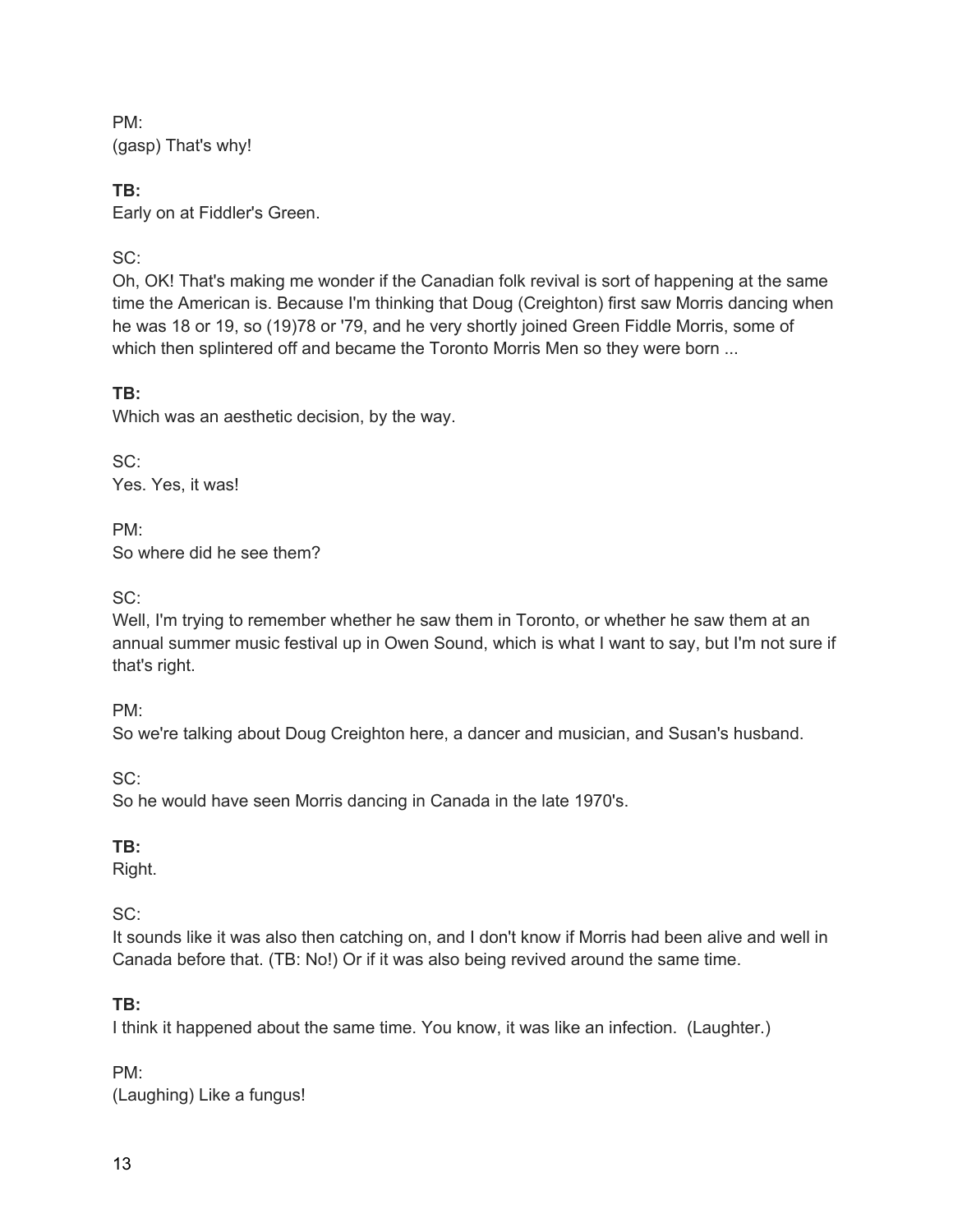I hope an image other than fungus would probably be good.

PM:

OK (laughing). Well, we'll work on that, come up with a different word.

#### **TB:**

Well, nowadays you could probably use virus because it would act like that.

PM:

Everybody would have a picture in their head, wouldn't they?

### **TB:**

(laughing) Everybody would.

### SC:

There was just enough cross-pollination, it sounds like, between Toronto, New York, Boston, …

### **TB:**

Yeah.

### PM:

And the singing -- and you and John singing and traveling and telling stories and bringing -- you know, obviously when you visit another place, you're talking about what is important to you and at this time, your research -- Morris and music -- was important to you.

### **TB:**

It was everything.

PM:

So you're the, you know – you're the vector -- is that the right word? I don't know. You're the pollinator, there you go.

### **TB:**

Whew!

PM: Or maybe you're the honeybee, I don't know. (laughing)

PM: Tony, how are you doing?

### SC: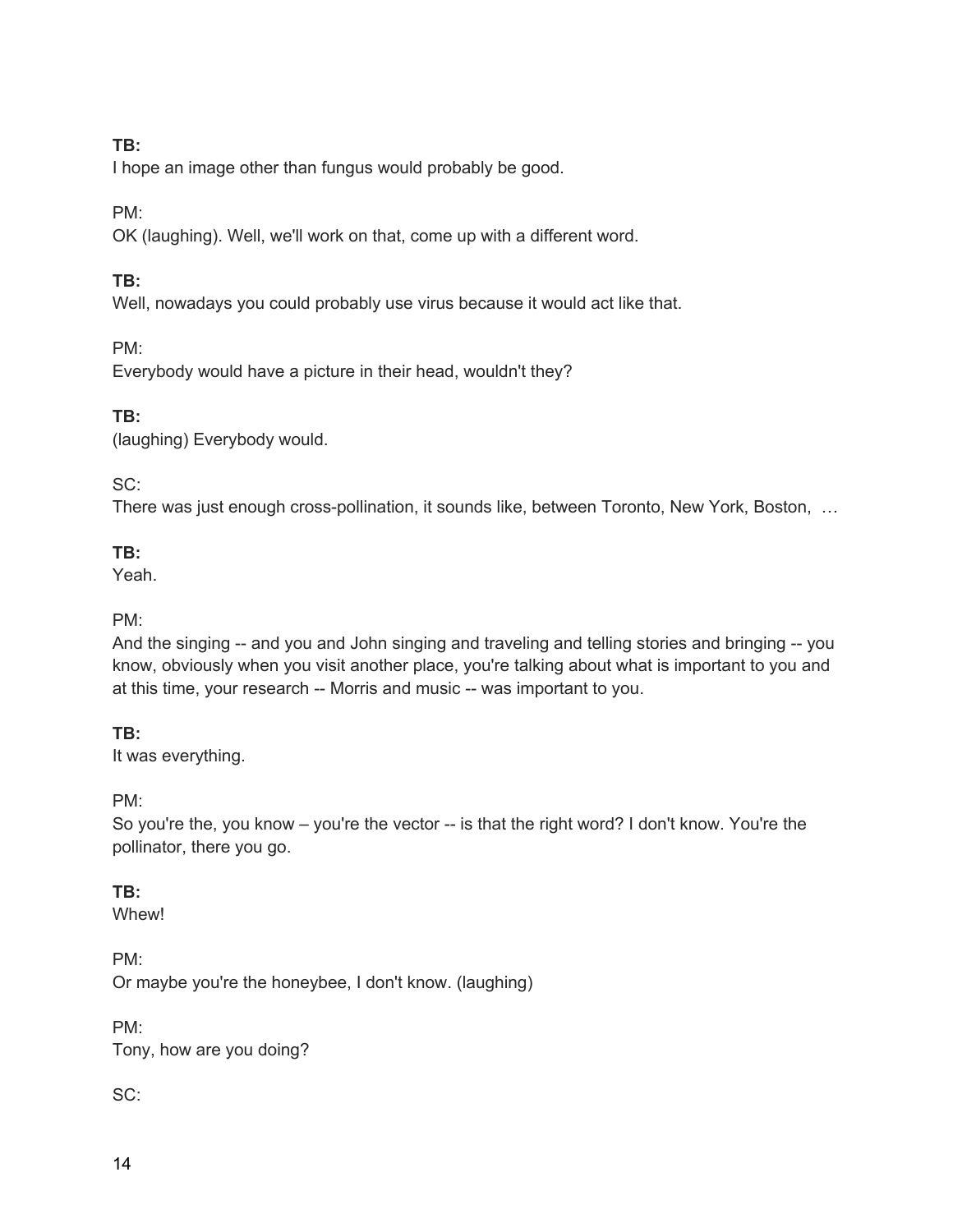We are just at about an hour here, that we've been chatting.

#### **TB:**

Wow, that's amazing! Well, it's interesting.

#### PM:

Yeah, it's fascinating, isn't it? I mean, as you bring up all of these connections that you felt at that time, how alive it was in your mind academically, which would not have been the perception of everyone else. And yet, you were trying to -- that was your motivating force.

### **TB:**

Yeah!

### PM:

And by having that intellectual motivating force, you were spreading an activity which was not necessarily having that same force in anyone else.

#### SC:

But people were getting the bug.

PM:

They were getting the vibe.

### **TB:**

That's because of the Morris dancing itself. It affected other people like it affected me.

PM:

Exactly.

### **TB:**

I mean, it was something I had to do.

PM:

Yeah. Like the first time I heard English dance music, it was like...

### **TB:**

Oooo!

### PM:

To me, it was "how do you move to that music?" because I heard it without ever having seen an English dance. So what is that music? How does that ask you to move? Right?

### **TB:**

That's a good perceptual question!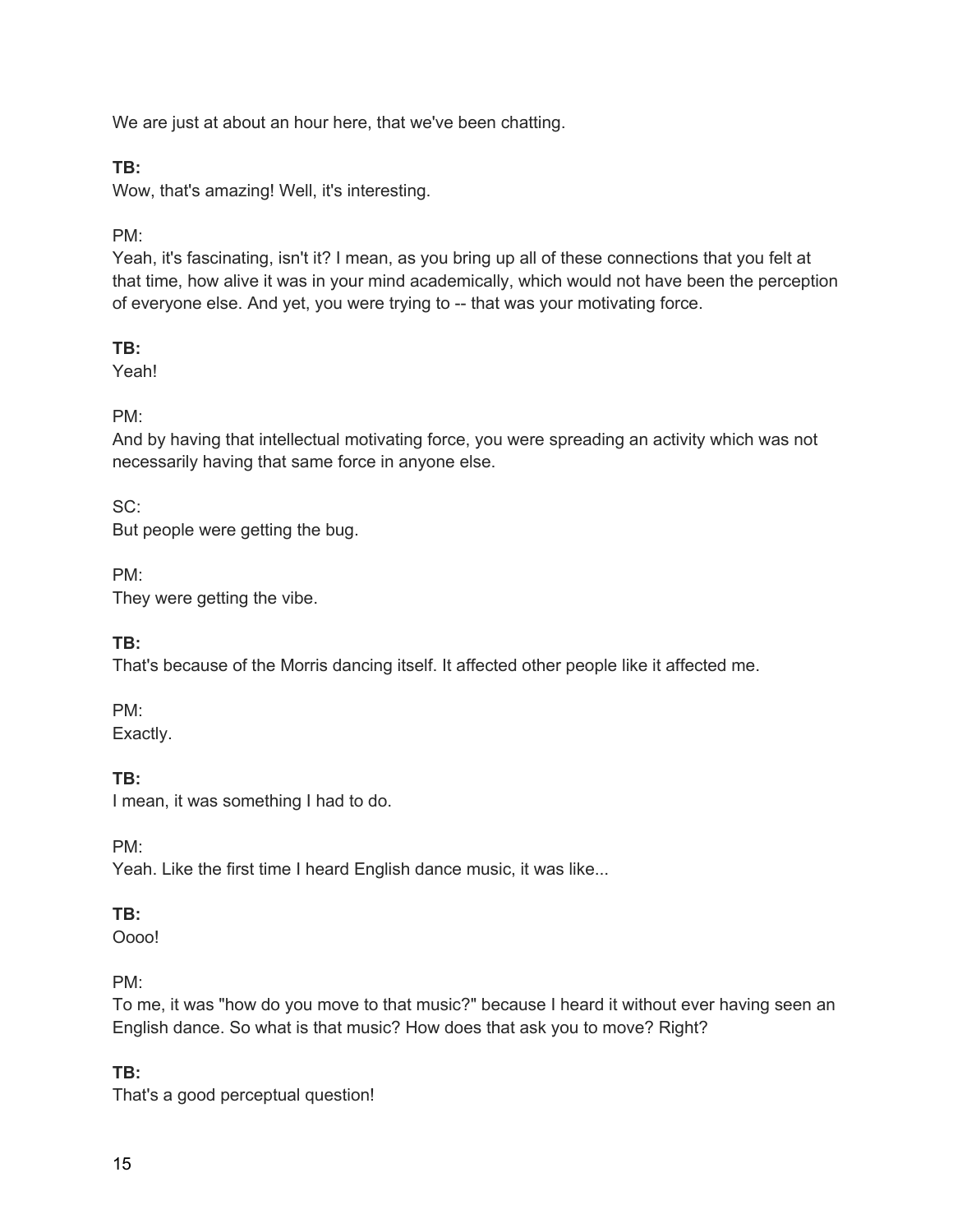PM: That's the question.

# **TB:**

That is!

PM: And that was my question.

# **TB:**

Yeah. It's exactly the same sort of question that inspired me.

PM: Mind meld!

**TB:** Mind meld.

SC: So do you have time for just a couple more questions?

**TB:** I do! Are we OK on time?

SC:

Yeah, we're fine. As long as you're good to talk.

**TB:**

I am. Try and stop me.

SC:

So I have two questions – you can start on either one of them. They're completely different. One question I wondered about is -- it's really interesting to me to hear that you were a perceptual psychologist in particular, knowing that you're bringing that filter to seeing this Morris dancing thing happen. And have you ever written and published about a perceptual psychologist's take on this type of dance?

# **TB:**

Well, I think there's quite a lot in my *Six Fools and a Dancer* book.

SC:

It has that filter, that perspective?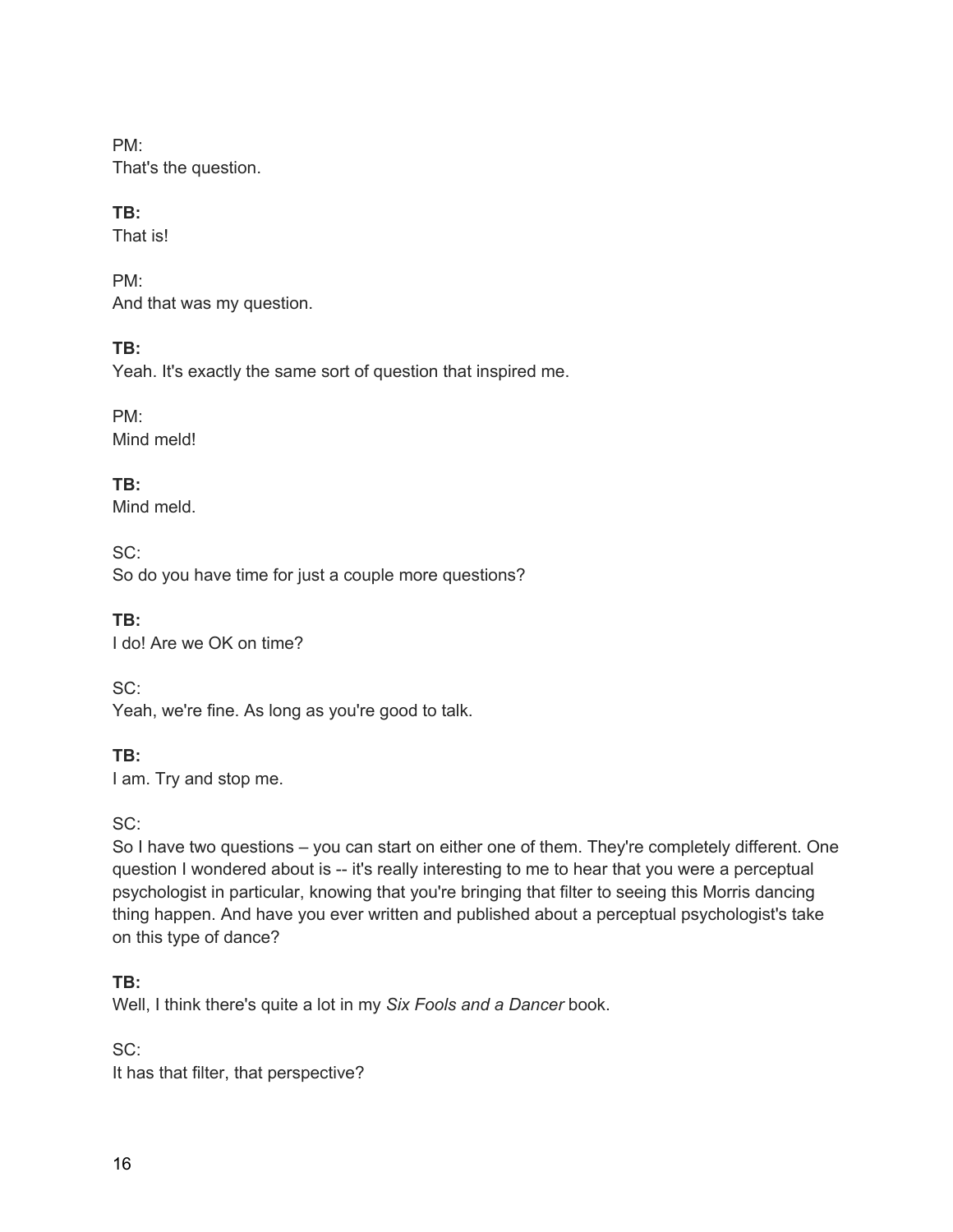The way -- what I tried to write in the book, was "here we be, masters, six fools and one dancer" is in itself an amazing perceptual statement. You know, the wonderful use of bringing the word "fool" in as an inversion of what most people thought it meant, or continue to think it now means. This country has had a hard time making good fools for the Morris.

SC:

Yes!

### **TB:**

And it's not just been Morris dancers that have had a hard time with fooling, but it's very much part of an English way of being, I think.

(Pause)

PM: What do you mean by that?

(Long pause)

### **TB:**

Hmm. Well, I think of -- I'm trying to find an easy way of talking about what in England we call Pantomime.

SC:

*Oh*, yes! Yeah.

### **TB:**

Everybody in England grows up with, at Christmas, one of the things, one of the entertainments that people do at Christmas is go to what they call a "panto," which was a pantomime in which there are some characters -- and this is part of what, for me, explains why fooling is a part of what – is part of English life that isn't part of American life. There's always, in a pantomime, the active hero is a young woman but not a heroine. She is actually a -- in the plays, playing the character of a young male. But played by an attractive young woman. Like Julie Andrews, for example, was the first sort of … what's the word we call it when … I mean, so here's this attractive young woman who's playing the young male lead.

SC:

Are you thinking of *Victor, Victoria*? That movie? With Julie Andrews?

**TB:**

Well, I think it's connected.

SC: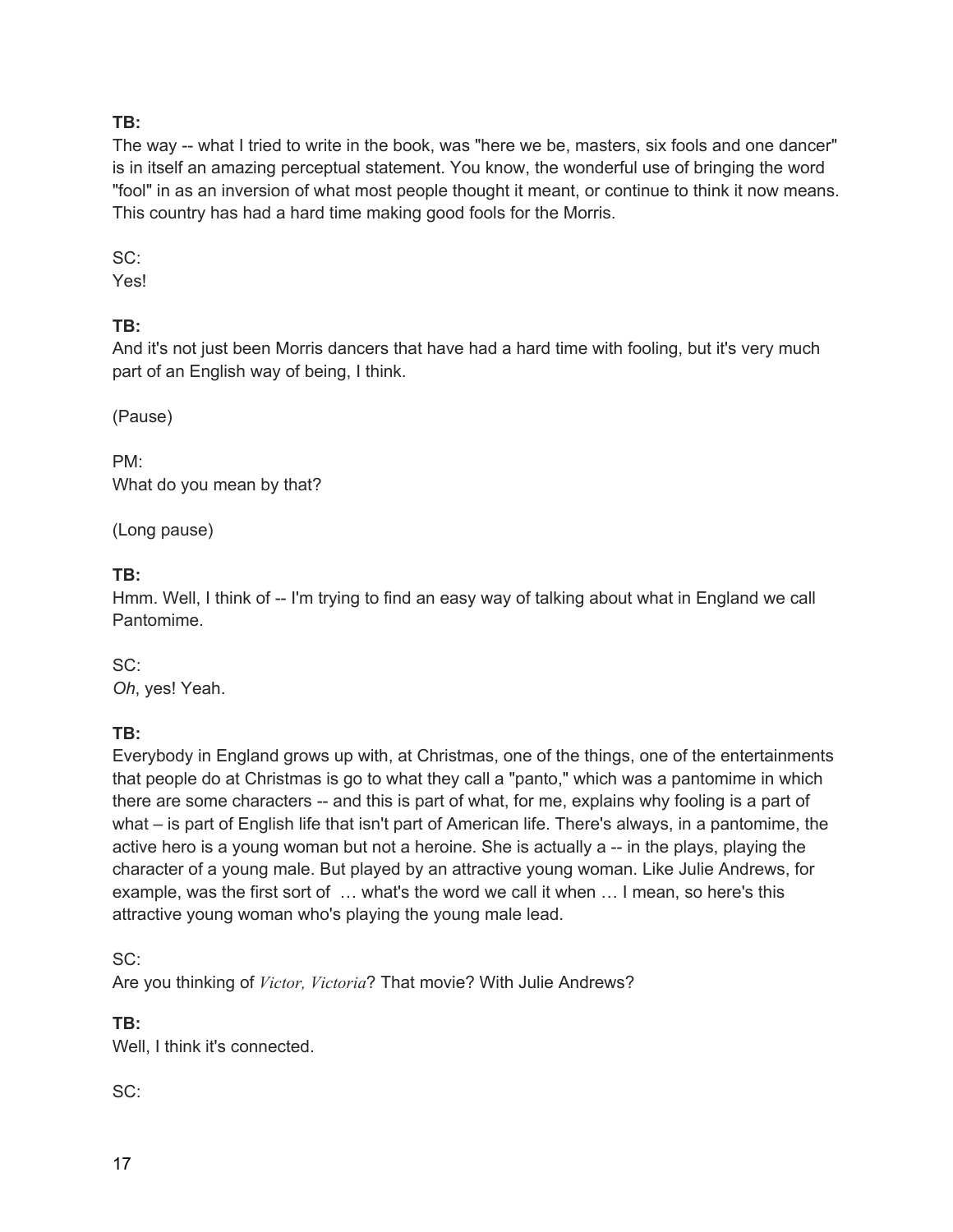Yeah. I'm thinking of how young women always have …

#### **TB:**

Ingenue!

#### SC:

I'm thinking of who played Peter Pan on Broadway ... like Cathy Rigby playing Peter Pan on Broadway.

#### **TB:**

Exactly!

PM: Mary Martin.

SC: Yes, also played Peter Pan.

#### **TB:**

And her -- meaning "his" -- mother is always played by a male character. The hit comedian of the time. Whoever the sort of big comic, the famous funny man of the time in the country would play the mother of this young "man" -- who is a woman.

SC: Is that what inspired your Mother character?

### **TB:**

Yes.

SC: *Oh*! It's a Panto character!

**TB:** It's a Panto character.

SC: Oh! That's great!

### **TB:**

Well... that was obvious to me. (Laughter.)

SC:

Just the connections I'm making! It all makes more sense now!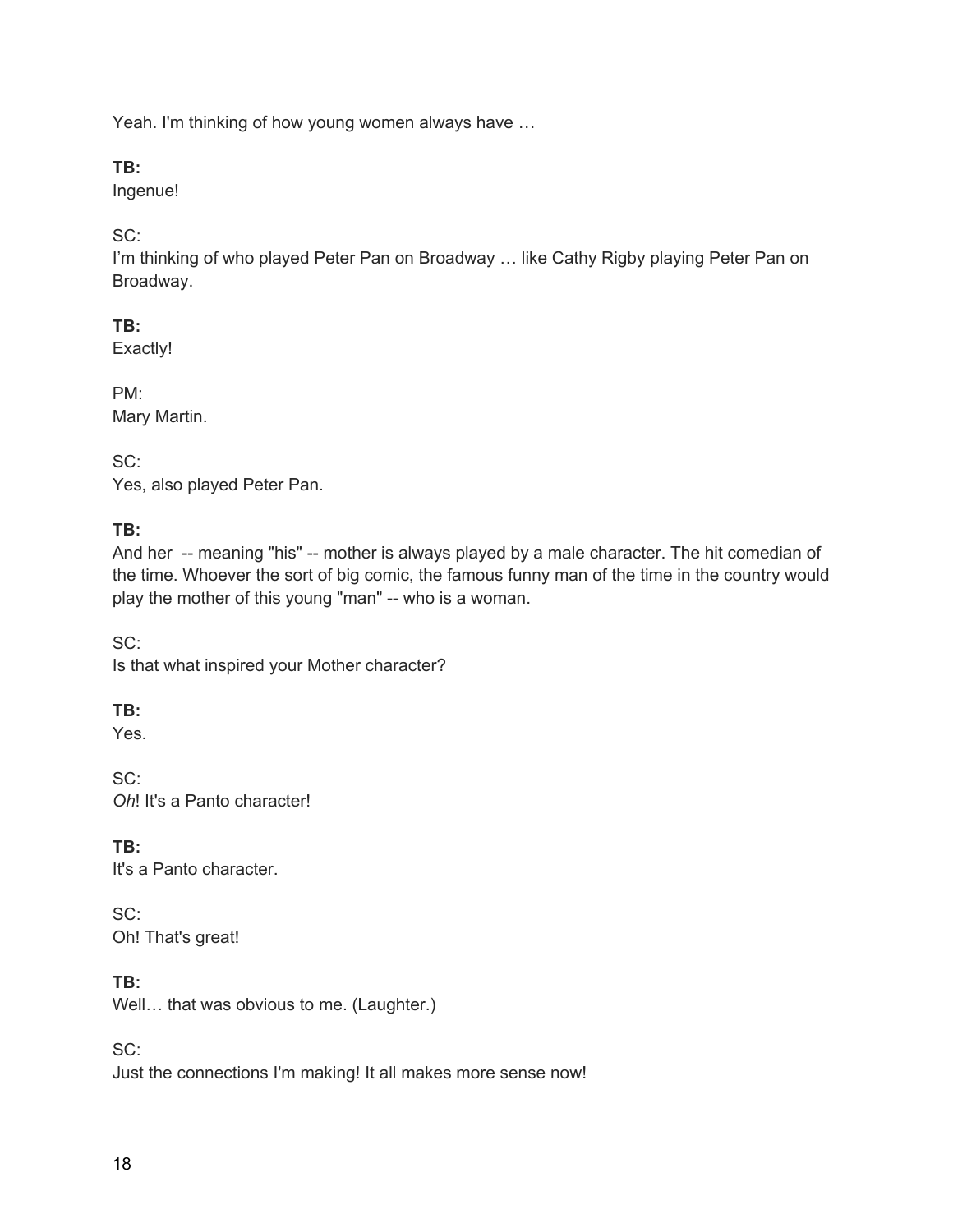#### PM:

Right! And I'm playing one of the characters in an Abbots [Bromley dance], you know, the little boy with the triangle, because I fit into the costume, or something. I have no idea why I'm doing what I'm doing, someone just tells me. And there's someone in--the man in the woman's clothing, and there's the … and there are all those characters.

#### **TB:**

Yeah. It's a panto. And EVERYbody in England would recognize it as a panto.

 $SC<sup>+</sup>$ And are pantos kind of an audience-participation thing?

**TB:** Oh, YES!

PM: A lot of back and forth, and heckling, right?

SC: Or cheering or booing.

PM:

So a lot of these cultural things, you know, are here in the kind of audience member you are for a Morris team, sometimes, or the way you react to what a fool is doing. And you learn that by watching other audience members, or the members of the other Morris teams, you learn how to react and you learn how to take part.

**TB:**

Because you have a role.

PM:

You have a role as an audience member.

SC:

And a really good fool tells you what you're supposed to do as an audience member.

#### **TB:**

Yeah. But how do you make that up, if it's not something that you acquire from seeing that kind of theater?

SC: You have no context for it.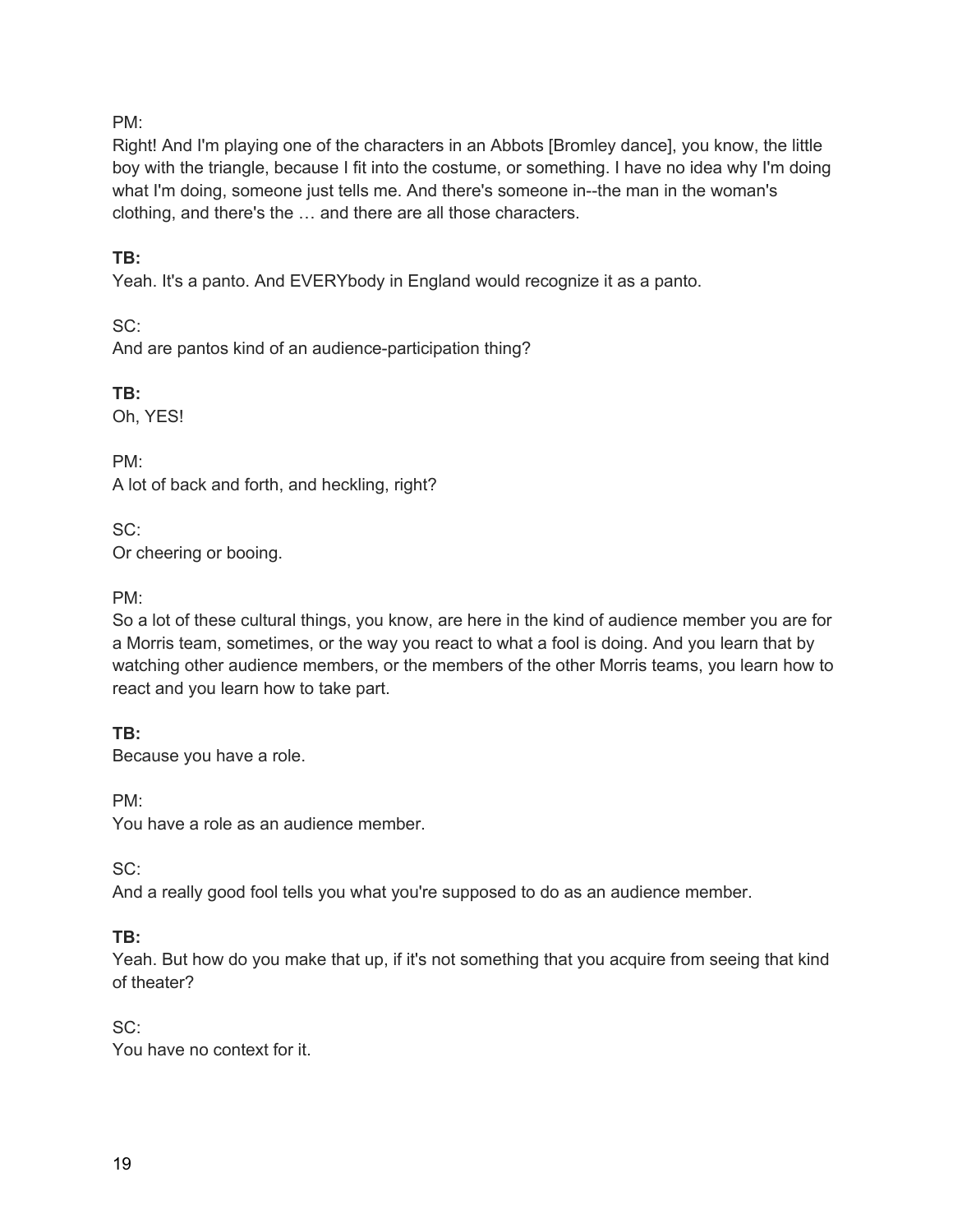You have no context.

 $SC<sup>2</sup>$ 

Are Mummers plays trying to mimic pantos? Or are they a different thing?

# **TB:**

Different thing, I think.

 $SC<sup>2</sup>$ 

Because I see lots of parallels.

**TB:** 

Well, there ARE parallels, I think.

# SC:

So that gives more of an English cultural context for fooling (TB: Yes!) which Americans just don't have, and so kind of scratch their heads.

PM:

"Okay, while everyone else is doing this, I'll take part -- it looks like more fun if I take part."

SC:

And a really good fool needs to be one of the better dancers …

# **TB:**

Weeelllll, there we go, you see. That's, for me (SC: Is that true?) Yes! Yes. Because the Six Fools and One Dancer, is to me, to explain why that phrase is important and is almost for the whole of Morris dancing for me, you have to understand why he would talk about the dancers as fools and himself the Fool as the one dancer. And that's what I – that to me is what my book was trying to be about.

# SC:

I was thinking more in terms of a fool needing to be able to move well in and out of the set without disrupting and hurting anybody ...

# **TB:**

So needs to be the best dancer.

SC:

Needs to really understand the dancing well. I think yours is going much deeper than that.

# **TB:**

Gosh, this is interesting.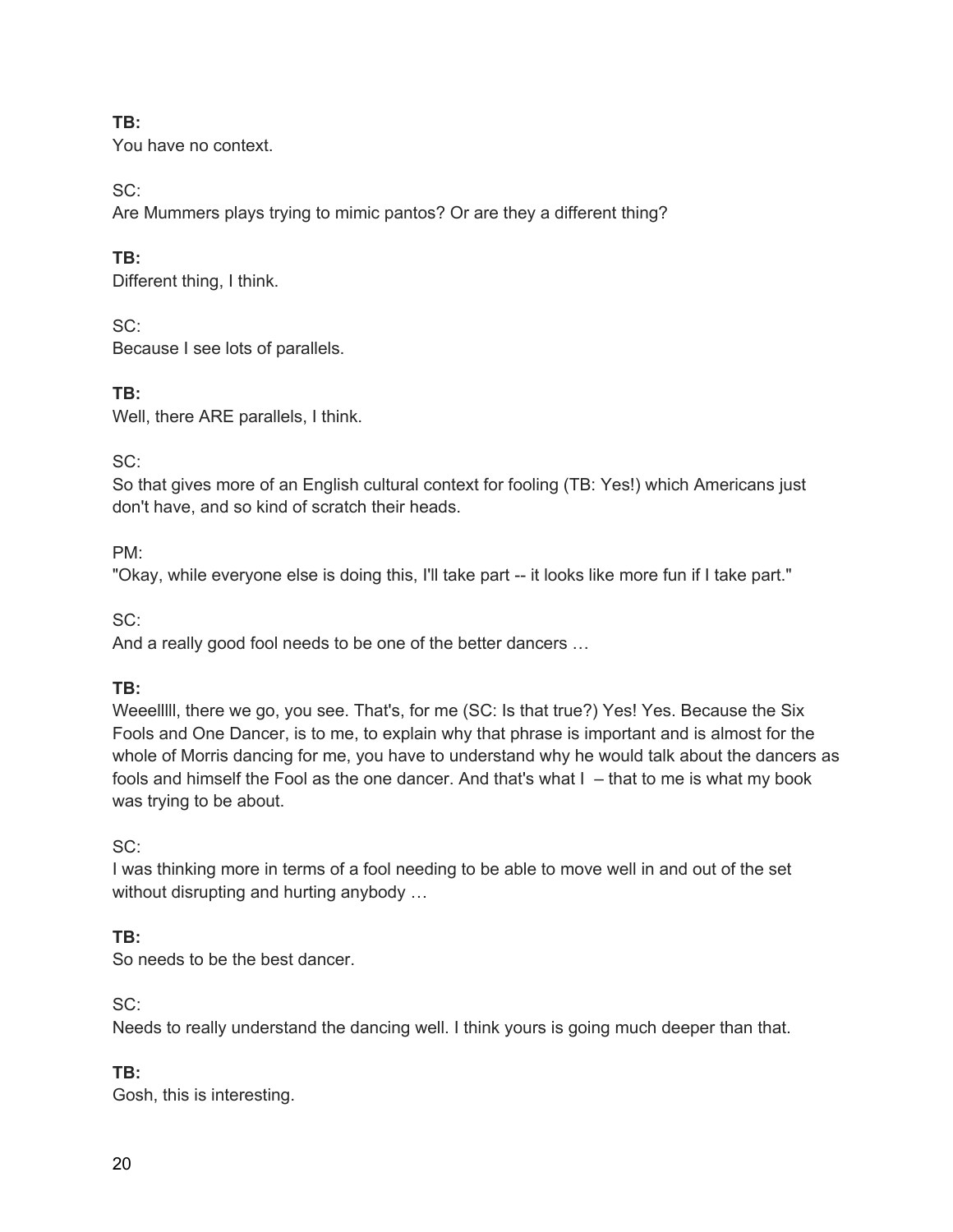SC:

Alright, I have one more question.

## **TB:**

OK!

## SC:

Going in a totally different direction here. You've been coming to the Ale for many years and videoing and capturing / archiving / logging what's happening. In all the years you've been part of this, how have you seen it evolve?

## **TB:**

Whoa. (Pause)

SC:

What are some big things that stand out for you for how it's different now than when it began?

(Long pause)

### **TB:**

Well, one thing that is, I think, a very modern American thing -- talking about time and place -- is how important children have been in the dancing, and to some extent, it has to do with Tom Kruskal.

#### S/PM:

Yes!!

### **TB:**

But Tom -- that it was an aesthetic thing that for Tom, if children were going to do it, they had to do it well. They had to dance well. So it was not just going to be "a children's Morris," they had to do Morris. They had to -- the physical part had to -- and his children's teams have always been fools. So they've always been able to be fools as well as dancers. But anybody going to fool in Morris had also to be a dancer, had really to be a good dancer. And I love that conjunction of the fool and the dancer.

 $SC<sup>+</sup>$ 

You're also making me think of 1996, Longwood Rapper goes to England (TB: Wow) thanks to Rhett (TB: yeah), dances in big sword festival that's hosted largely by the Goathland Plough Stots, (TB: yup) and we hung out with them for bit and got to know them as a team. And there was the Men's side and there was the Boy's side, and they were just learning the dance, and when Goathland came to the Ale some years later, lo and behold, this little guy I remember as a 7 year old is now a strapping 20-something who's a major member of the Men's team. And I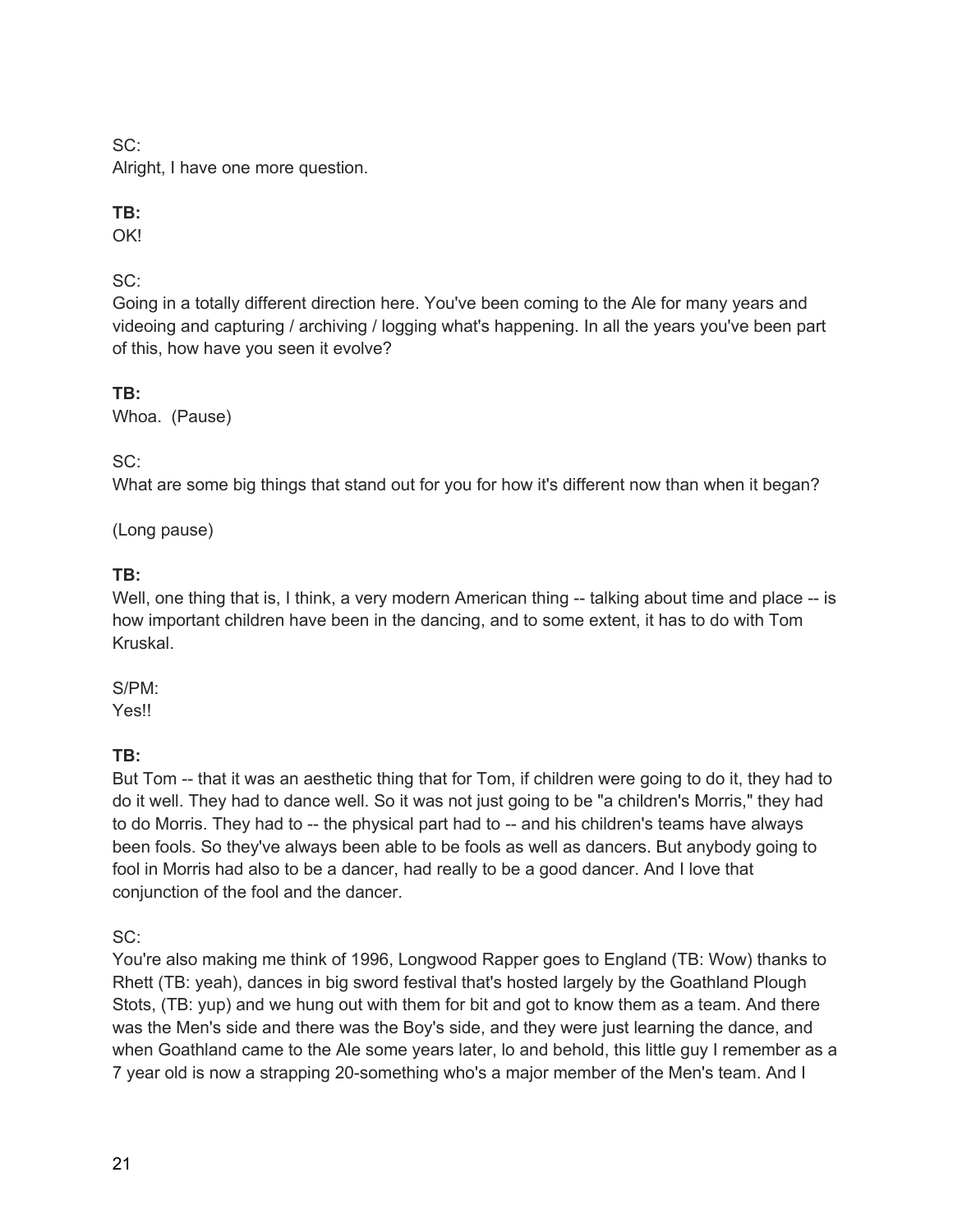thought, "If it's your village and your people doing it, then there was that natural way to learn it." In the US, we didn't have that. And Tom created a way for kids to have that pipeline to Morris.

PM:

Yeah.

SC: Super important.

PM:

Oh my god, yeah. We don't have....

SC:

Any other things that come to mind for you about ways in which the Ale, you've seen the Ale evolve?

# **TB:**

Oh, I know one thing I did want to talk about, that was involved when the Ale first started. There were two time-and-place things that didn't fit with it being an American time-and-place, which was (long pause). Hmm. I'm needing Pat to remind me what I was saying here, but she didn't know what I was going to say. (PM: Yeah!)

SC:

Early on at the start of the Ale, two American time-and-place …

# **TB:**

Oh, I know! One was that I tried to pick up on what I, as an Englishman, didn't actually understand was that having a pig roast was not something that was going to be welcome. At the Ale the very first year, we tried to – we  $\underline{\text{did}}$  roast a pig, actually. But that was at the time that there was an emerging, completely different, I suppose, aesthetic about food. It was offensive to a lot of – there were Morris dancers clearly who associated Morris dancing with a whole way of being that didn't include pig meat.

PM:

Yes! Yeah.

# **TB:**

So, there was a joke around the Marlboro team that what we needed to do was, that what we could do next year was roast a turnip or something. (SC laughing: Roast some kale!) (Laughing) Kale wasn't yet part of the whole thing! But that definitely is; that would be part of the joke now. It's gone to something – kale now becomes the thing, it would be a joke to roast.

PM:

So you said there were two things.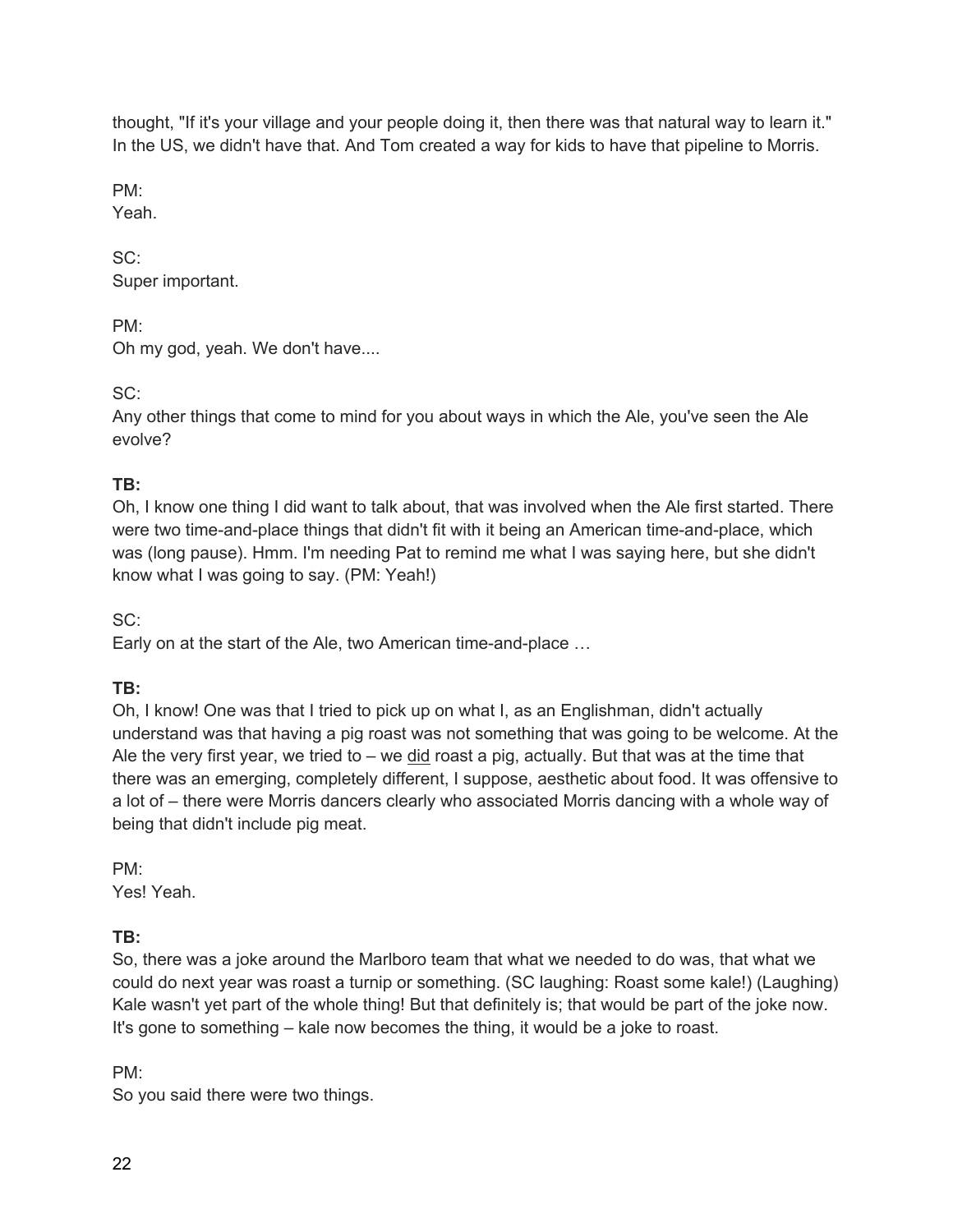Yeah.

#### PM:

The pig roast.

### SC:

Which I think of a southern U.S. thing. The southern U.S. might not have blinked twice at that.

## PM:

Oh, it depends on where you are, and who your friends are. Because Phil Watson, one of our good friends, definitely roasts pigs. (Laughs.) He's unusual.

## **TB:**

Yeah, but for a lot of people, the pig roast was offensive.

### PM:

It was all part of coming from the 1960s – are we vegetarians? Do we honor animals? All of that, which you wouldn't necessarily take into account when you were bringing an English tradition or an English cultural habit over.

### **TB:**

Well, I think the second thing probably has to do with the video, which was ... (phone ringing) I had … (phone ringing) I had been given, I had asked for and then been given (phone message loudly in the background). I had anticipated that as part of my way of doing experiments, as it were, would be to create visual images out of the video to see how, in order to sort of build or develop a way of doing an analysis of what you could see in terms of how it contributed to what was going on. And when we (*NB: Tony and John Roberts shared a job at Marlboro College*) got the job here, at Marlboro College, my – one of my requests was to get given a video tape recorder. So I actually had as part of the equipment of being at Marlboro College, and so it was natural for me to want to make an archive of what was going on in Morris dancing at the Ale. Because what could then actually be available; there was basically … There was very little film of Morris dancing that you could see so it was hard to create a visual impression of what Morris dancing was. And so assuming that part of what was going on at the Ale was creating opportunities for people to shape their dancing to be better than it was to have video of what it was like and then those videos could be used as teaching devices. And how does that relate to the second thing?

### SC:

Well I was wondering how you've seen the Ale evolve over time, and I guess just with increasing numbers of visual images of Morris available to people, it's been more accessible to a wider range of people.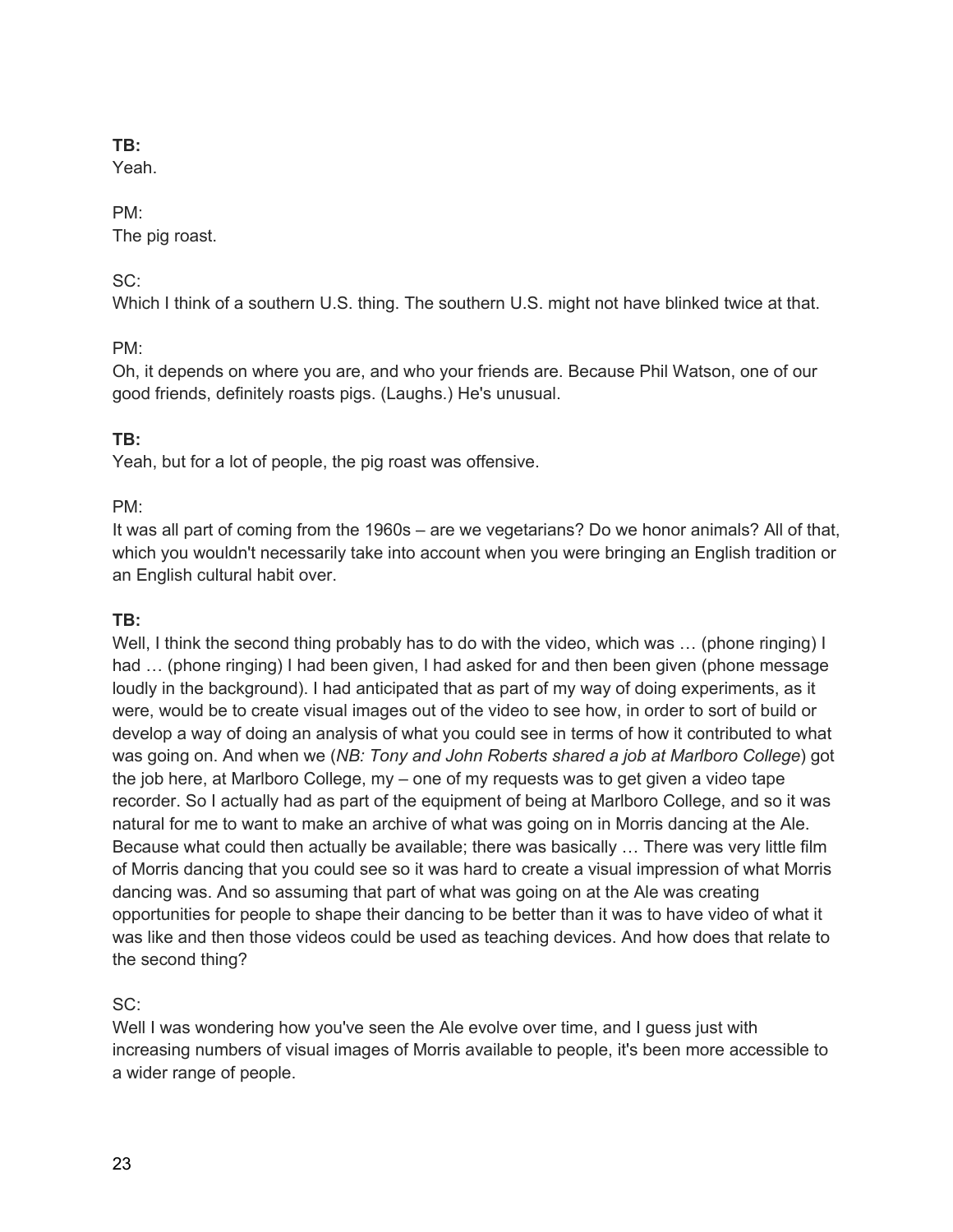#### PM:

Were you thinking that ... hmm. Was that actually fulfilled? That intention? That people would use...

### **TB:**

Oh, I know what the other thing was! That helped, thank you. (PM: OK - laughing.) The Brits are competitive about everything. (PM: There you go!) So part of what I intended with creating the Morris Ale was I was hoping to have a competition being part of what was at the Morris Ale. And I was shot down heartily at the very first gathering of squires or whoever – leaders of Morris teams – when we had a meeting at the very first Morris Ale and I raised that idea. People were horrified at the idea of having a competition. People thought that -- in England, people can be over-growing turnips and leeks, literally – you have people at a local event, people would show up with their prize rabbit. You could, you know … my rabbit could beat out your rabbit at the competition. And just the way I think it would be OK here to compete over, for example, a flower arrangement. EVERYthing is open for competition like that in England, and I think you could do that here over a flower arrangement even women don't mind being the best, having the best flower arrangement.

PM: Or turnip.

#### **TB:**

Or turnip.

PM: So this was something that --

### **TB:**

I was expecting that, and it was shocking to me that Americans -- competing was about winning and losing, particularly about losing, I think. People didn't want to have a structure in which, in the structure, somebody would get to be said that they were better than you. Which meant you were worse than them. That would be a loss.

PM: So did you manage to let go of that?

### **TB:**

I had to.

PM: Yeah.

### **TB:**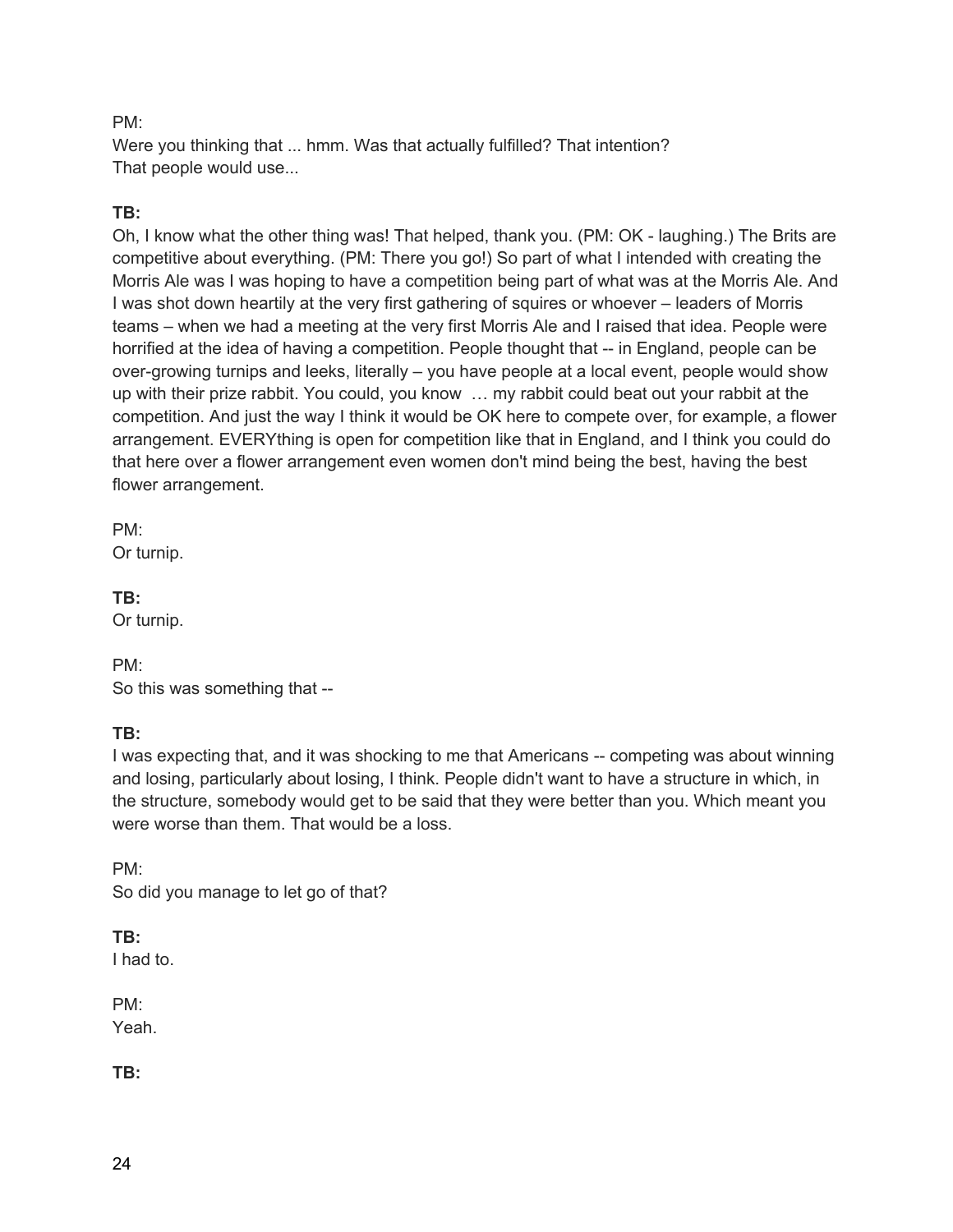And I tried to bring it up again and Andy and Julie may have mentioned this at some point, you know, my – it's funny, you talk about being two books later, cause I'm now on another book of trying to write up my work with Anna Marley teaching me clog dancing. That needs to happen too. So I've basically got a draft of the book done but because I ran a video tape at all of my meetings with Anna, it clearly has to have -- it needs to be somewhere where you can incorporate video. So it's going to have to be an online book. (PM: Yes!) Which you can now do. (PM: Yes!)

#### PM:

So you gave up on the competition?

## **TB:**

Yes. Once I started with clog dancing, I tried to have a clog competition, which in England (PM: happens all the time) all the time! With clog dancers, it has a kind of formal structure within it in terms of the number of steps you have to dance, and you have to dance on your toe, or you have to incorporate heel beats, so you have these things that you can use as competitive items that can be done quantitatively and not just qualitatively. You know, people for example used to, judges used to compete from under the stage so they could hear the beats more clearly. So you could be, and in clog competition for example, a heel beat has to sound the same as toes clicking together on clogs, so you could hear that and separate those better if you didn't have to watch the person dancing. So the judges at clog dancing competitions were under the stage. But clearly that wasn't going to work here. People really didn't -- it's interesting because in Southern clogging, they do compete.

### PM:

I was just going to say that! Or fiddle contests.

# **TB:**

Well, certain things you can specify that have to be done. You have to have a certain kind of tune, you have to change from this kind of tune to another kind of tune so you've got items you can do.

# PM:

Well, this also happens in the Scottish dance and music scene here which is very very strongly tied to what is going on in Scotland. That kind of competition -- fiddle champion, the dancing and I did it myself with Highland dancing -- you know, well, of COURSE you're working towards a competition. Of course!

# **TB:**

Yeah.

# PM:

So culturally it may have been that you are just in this place, this particular place in Vermont that it was shut down – that competitive thing. Or maybe it was more widely American.